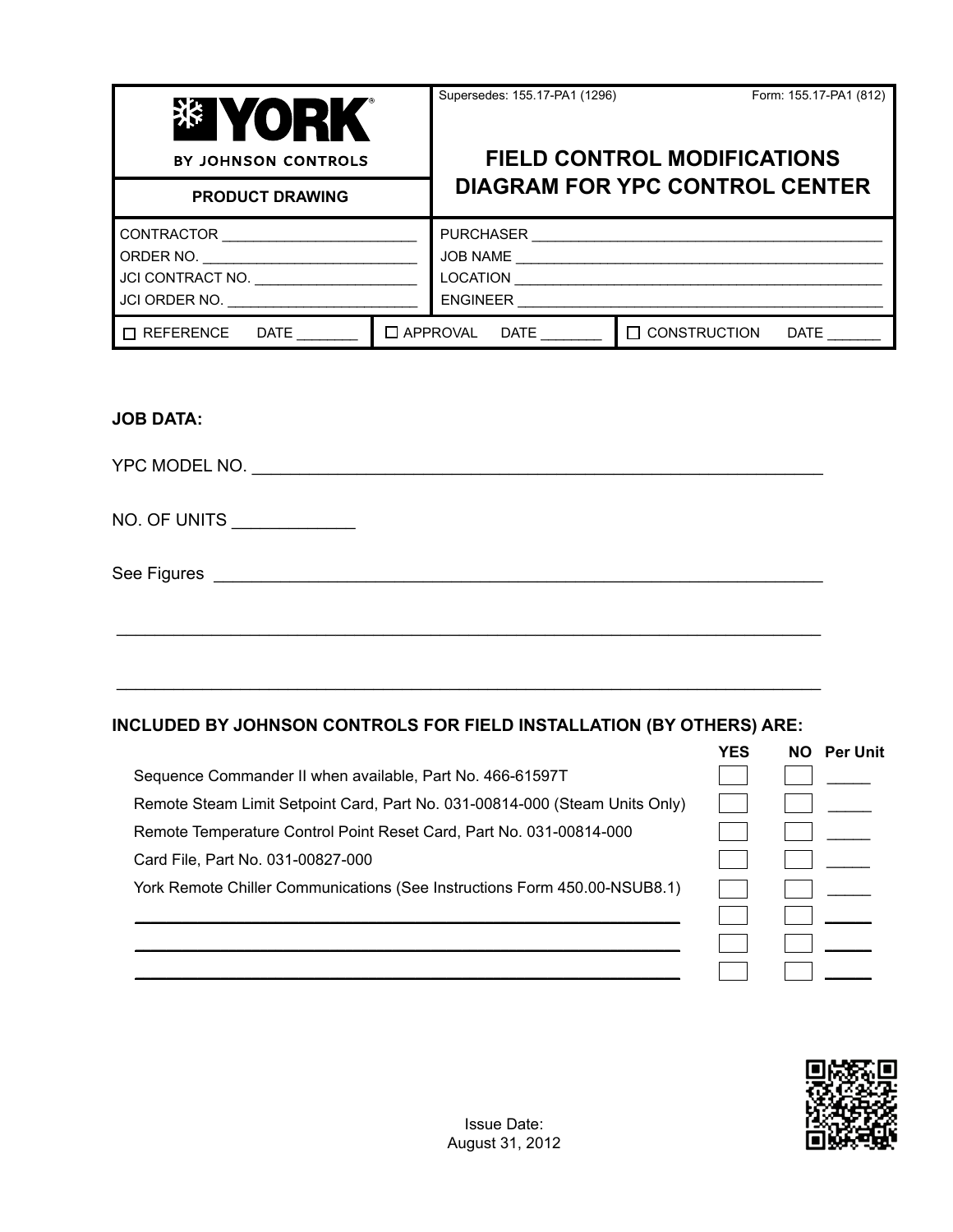# **IMPORTANT!** READ BEFORE PROCEEDING! **GENERAL SAFETY GUIDELINES**

This equipment is a relatively complicated apparatus. During installation, operation maintenance or service, individuals may be exposed to certain components or conditions including, but not limited to: refrigerants, materials under pressure, rotating components, and both high and low voltage. Each of these items has the potential, if misused or handled improperly, to cause bodily injury or death. It is the obligation and responsibility of operating/service personnel to identify and recognize these inherent hazards, protect themselves, and proceed safely in completing their tasks. Failure to comply with any of these requirements could result in serious damage to the equipment and the property in

which it is situated, as well as severe personal injury or death to themselves and people at the site.

This document is intended for use by owner-authorized operating/service personnel. It is expected that these individuals possess independent training that will enable them to perform their assigned tasks properly and safely. It is essential that, prior to performing any task on this equipment, this individual shall have read and understood this document and any referenced materials. This individual shall also be familiar with and comply with all applicable governmental standards and regulations pertaining to the task in question.

# **SAFETY SYMBOLS**

The following symbols are used in this document to alert the reader to specific situations:



*Indicates a possible hazardous situation which will result in death or serious injury if proper care is not taken.*



*Identifies a hazard which could lead to damage to the machine, damage to other equipment and/or environmental pollution if proper care is not taken or instructions and are not followed.*



*Indicates a potentially hazardous situation which will result in possible injuries or damage to equipment if proper care is not taken.*



*Highlights additional information useful to the technician in completing the work being performed properly.*



*External wiring, unless specified as an optional connection in the manufacturer's product line, is not to be connected inside the control cabinet. Devices such as relays, switches, transducers and controls and any external wiring must not be installed inside the micro panel. All wiring must be in accordance with Johnson Controls' published specifications and must be performed only by a qualified electrician. Johnson Controls will NOT be responsible for damage/problems resulting from improper connections to the controls or application of improper control signals. Failure to follow this warning will void the manufacturer's warranty and cause serious damage to property or personal injury.*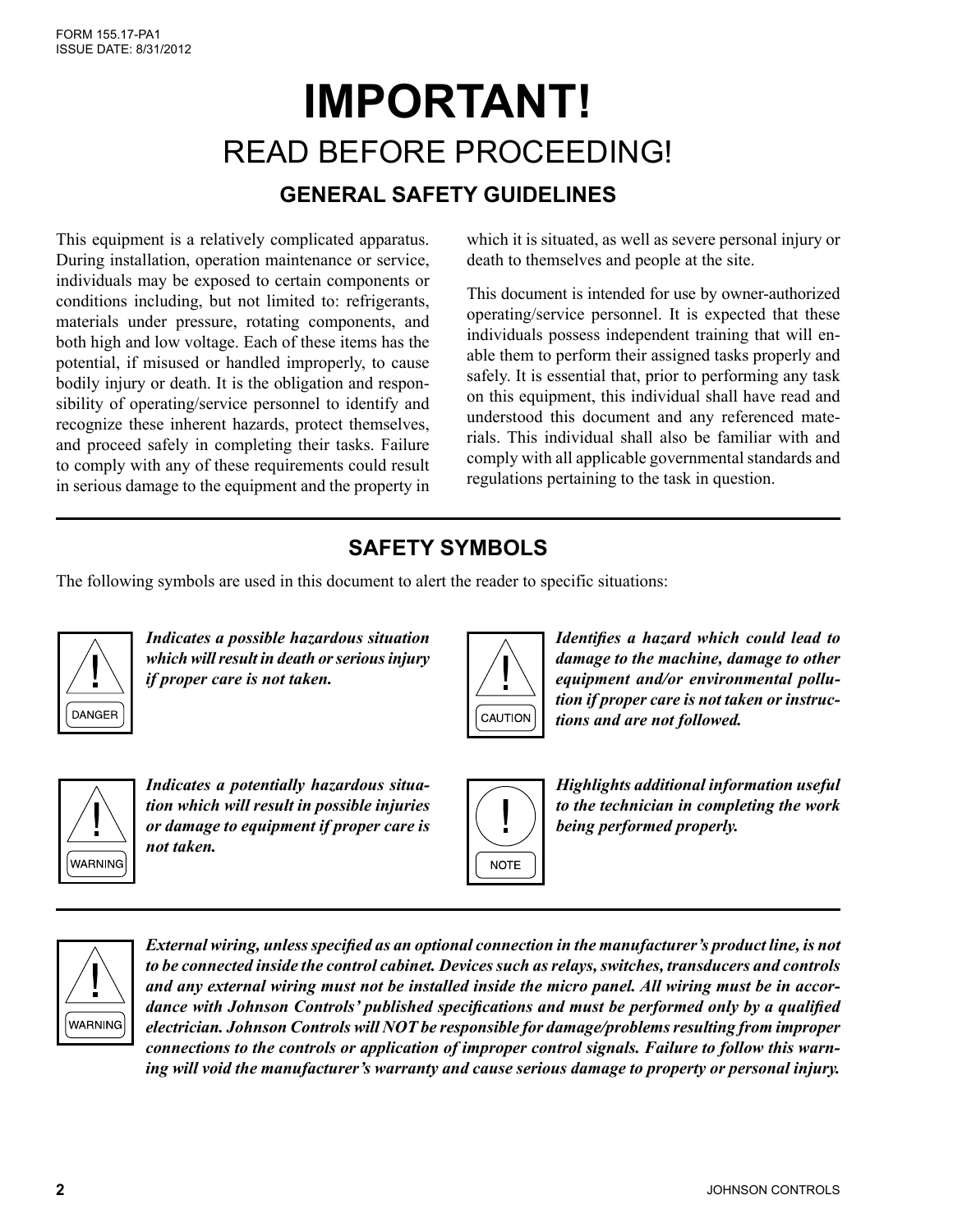# **LIST OF FIGURES**

| FIGURE 11 - Multiple Units (Two) - Parallel Operation - Individual Unit Pumps (Cooling Application Only) 10     |  |
|-----------------------------------------------------------------------------------------------------------------|--|
|                                                                                                                 |  |
| FIGURE 13 - Multiple Units (Two) - Parallel Operation - Single Chilled Water Pump (Cooling Application Only) 11 |  |
| FIGURE 14 - Remote Leaving Chilled Or Hot Water Temperature Setpoint With Pwm Signal (Note 14) 11               |  |
|                                                                                                                 |  |
|                                                                                                                 |  |
| FIGURE 17 - Micro Board Jumpers For Auto/Manual Restart After Power Failure                                     |  |
|                                                                                                                 |  |
|                                                                                                                 |  |
|                                                                                                                 |  |
|                                                                                                                 |  |
|                                                                                                                 |  |
| FIGURE 22 - Remote Leaving Chilled Or Hot Water Temperature Setpoint Option Card #2 (Note 14) 18                |  |
|                                                                                                                 |  |
|                                                                                                                 |  |
|                                                                                                                 |  |
|                                                                                                                 |  |
|                                                                                                                 |  |
|                                                                                                                 |  |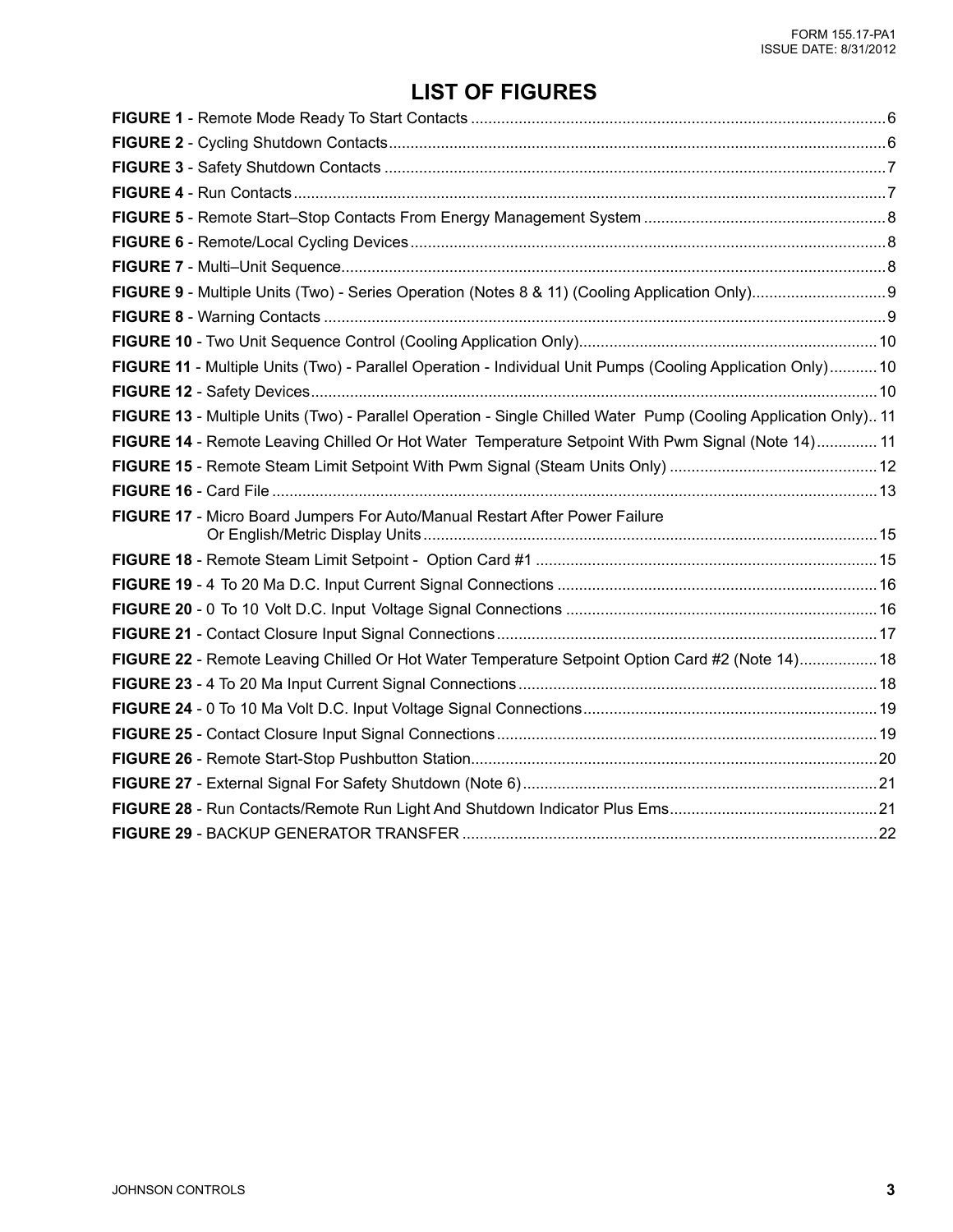THIS PAGE INTENTIONALLY LEFT BLANK.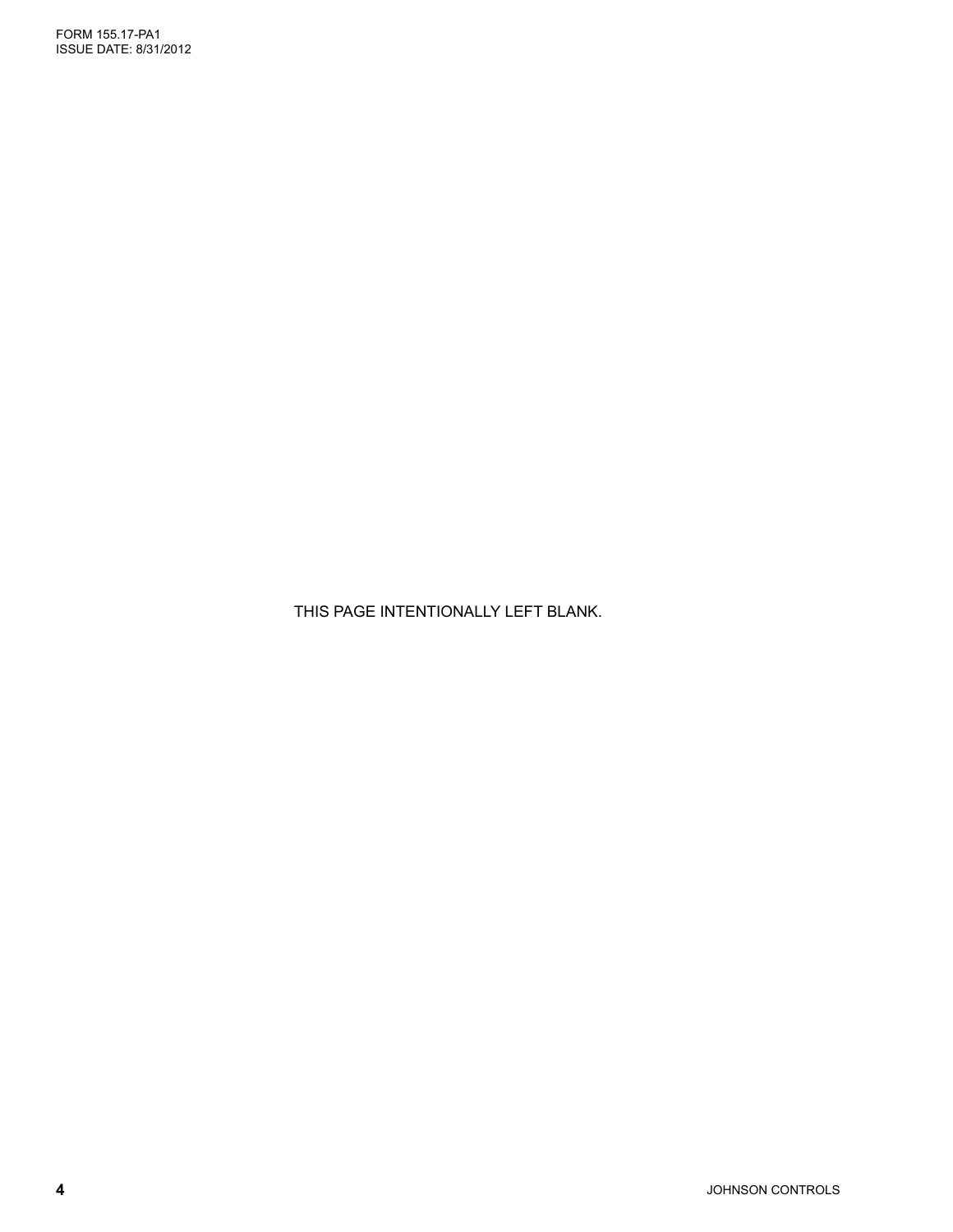# **NOTES**

- 1. This drawing shows recommended field control wiring modification (by others) to the standard Control Center wiring diagram. Refer to Control Center Wiring Diagram: Product Drawing Form 155.17-W1, gas/oil-fired units; Product Drawing Form 155.19-W1, steam-type units.
- 2. If more than one of these modifications is to be utilized with a particular unit, additional consideration must be given to the application to insure proper functioning of the control system. Consult your YORK representative.
- 3. The additional controls and wiring for these modifications are to be furnished and installed in the field (by others).
- 4. The controls specified are recommended for use, but other control of equal specifications are acceptable.
- 5. All wiring shall be in accordance with the National Electrical Code, and applicable State and Local Codes.
- 6. Each 115 VAC field connected inductive load; i.e., relay coil, motor starter coil, etc., shall have a transient suppressor wired (by others) in parallel with its coil, physically located at the coil. Spare transient suppressors are furnished in a bag in the Control Center.
- 7. The Control Center is factory furnished for Manual Restart After Power Failure as a standard function. The control center can be field changed from Manual Restart to Auto Restart after a power failure by plugging in a programming jumper – see *[Figure 17 on page 17](#page-16-1)*.
- 8. Two (2) unit control schemes are suitable for 8-12°F water range. Constant chilled water flow is assumed at all loads. For other requirements, contact your YORK representative.
- 9. Lead selector and cycling control to provide similar lead selection and cycling of lag units for three (3) units is available: Kit No. 366-44684D (see Product Drawing Form 160.00-PA1.1) in NEMA I enclosure; for 4 units, Kit No. 366-52529D (see Product Drawing Form 160.00-PA1.2) in NEMA I enclosure. Consult your YORK representative.
- 10. Sequence control kits (see *[Figure 10 on page 12](#page-11-1)* and Note 10) assume a constant chilled water flow and a constant leaving chilled water temperature to sense the cooling load. Sequence control kits are not designed for variable chilled water flow or with reset of the leaving chilled water temperature - see *[Figure 15 on page 14](#page-13-1)* & *[Figure 22 on page](#page-19-1) [20](#page-19-1)* and Note 2.
- 11. For steam type units only, the maximum allowable current draw between circuits  $\boxed{5}$  and  $\boxed{2}$  for field installed devices is 1 amp holding and 10 amps inrush - see Control Center Wiring Diagram Form No. referenced in Note 1.
- 12. For required connections of the chilled water pump contacts (terminals  $\overline{44}$  and  $\overline{45}$ ), condenser water pump contacts (terminals  $\overline{55}$  and  $\overline{56}$ ), and hot water pump interlock or flow switch (gas/oilfired units only) (terminals  $\boxed{1}$  and  $\boxed{82}$ ), and hot water pump, the chilled water pump flow switch (terminals  $\boxed{1}$  and  $\boxed{12}$ ), and condenser water pump interlock or flow switch (terminals  $\boxed{1}$  and 20 ), located on TB2, refer to Form 155.17- W1 for gas/oil-fired units or Form 155.19-W1 for steam-type units.
- 13. The chilled water flow switch is a safety control. It must be connected to prevent operation of the unit whenever chilled water flow is stopped. The use of the chilled water flow switch for purposes other than protection of the unit may be accomplished in several ways: two flow switches or a flow switch and a relay.
- 14. Do not apply voltage on field wiring terminal boards TB2 and TB5 in Control Center, as 115 VAC source is fed from terminal  $\boxed{1}$  and  $\boxed{2}$ .
- 15. Entering and leaving chilled and condenser water temperature sensors are supplied by YORK as a standard item on all units.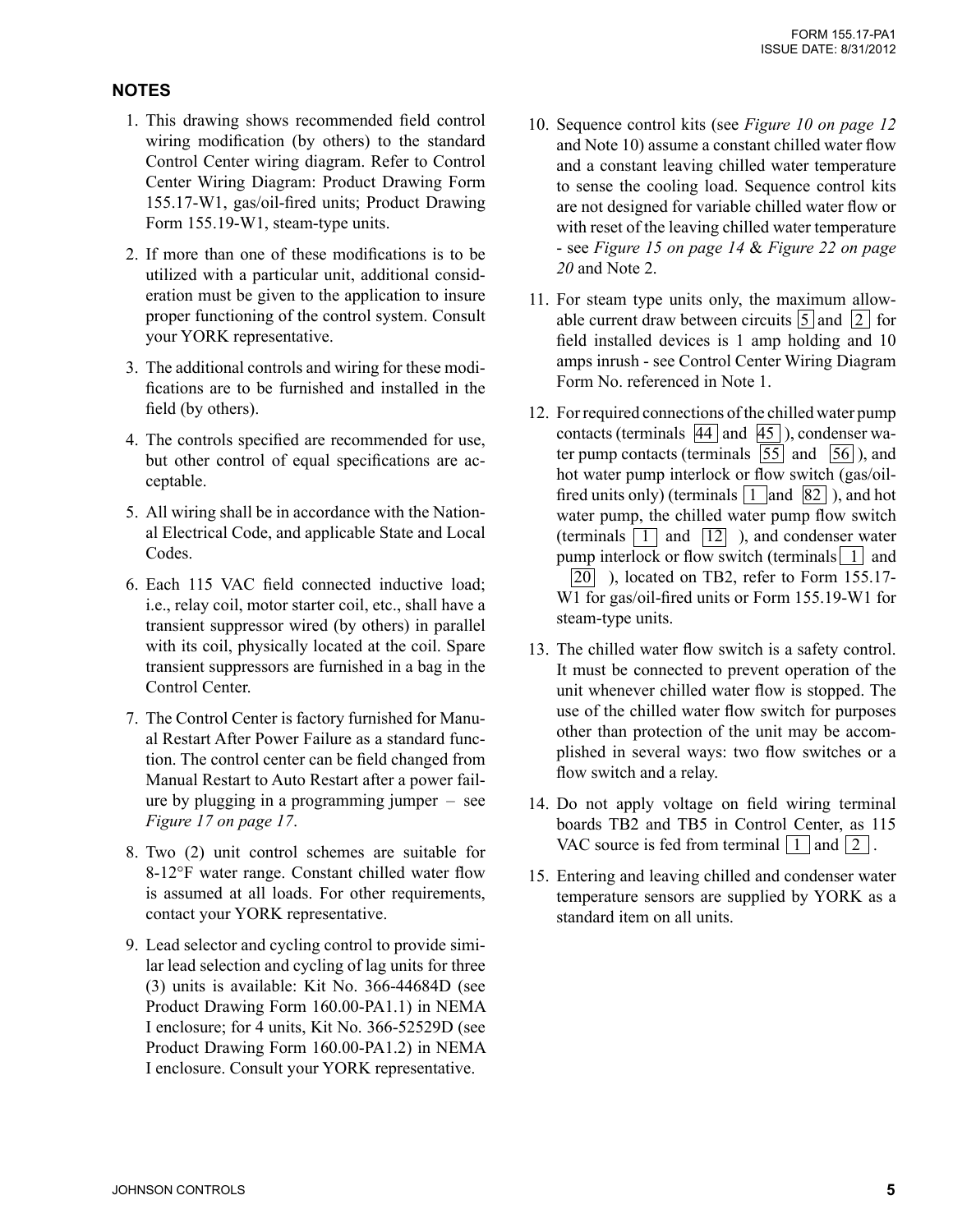THIS PAGE INTENTIONALLY LEFT BLANK.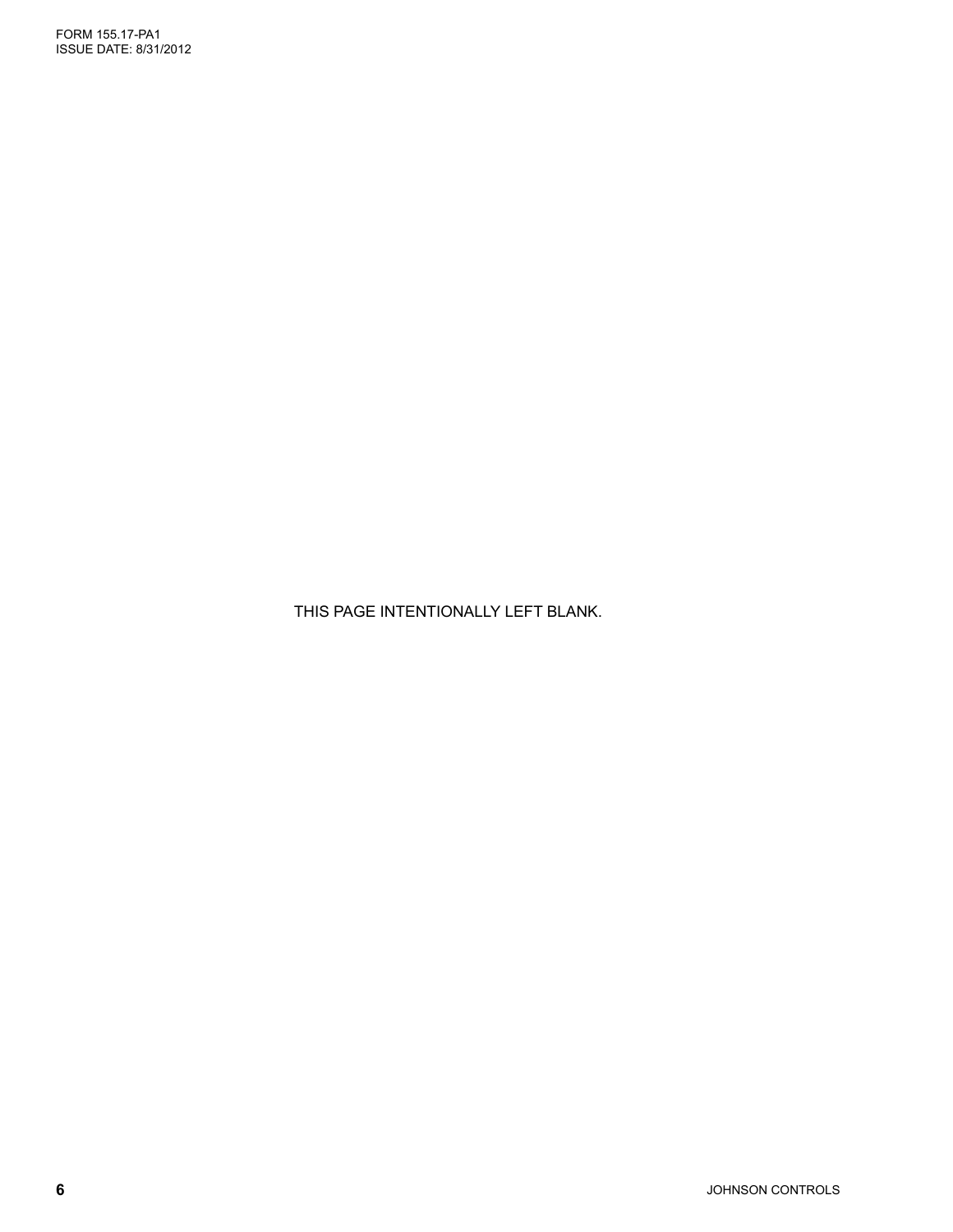# **ENERGY MANAGEMENT SYSTEMS**

The Control Center is designed to function as an integral component of the YORK YPC Two-Stage Absorption Chiller/Heater. All of the data contained in the Chiller Control Center is shared with the YORK Direct Digital Controllers via the single twisted-pair YorkTalk Bus. All temperatures, pressures, safety alarms and cycling conditions are available to the Direct Digital Controllers for integrated plant control, data logging, and local and remote display of operator information. The YorkTalk Bus communication of operator information. The YorkTalk Bus communication interface also allows the Direct Digital Controllers to issue commands to the Control Center to set temperature setpoints and start or stop the unit.

The Control Center also provides a limited interface to other Energy Management Systems (EMS). The Control Center includes unit status contacts, provisions for remote temperature setpoint reset and starting and stopping of the unit.

Five sets of unit status contacts are factory furnished through a field wiring terminal board in the Control Center. Each set of contacts are single pole, normally open, rated at 5 amperes resistive at 240 VAC. Status contacts are provided for unit:

- Warning See *[Figure 8 on page 11](#page-10-1)*
- Remote Mode Ready to Start -See *[Figure 1 on](#page-7-1)  [page 8](#page-7-1)*
- Cycling Shutdown *See [Figure 2 on page 8](#page-7-2)*
- Safety Shutdown *See [Figure 3 on page 9](#page-8-1)*
- Run (System Operating) *See [Figure 4 on page 9](#page-8-2)*

Three sets of inputs are available to the EMS, allowing for remote control of YPC unit operation. Input device contact rating shall be 5 milliamperes at 115 VAC. Field wiring terminal board (TB2) in the Control Center permits connection for the following operation:

- Remote Stop Contacts *See [Figure 5 on page 10](#page-9-1)*
- Remote Start Contacts *See [Figure 5 on page 10](#page-9-1)*
- Remote / Local Cycling Devices See *[Figure 6](#page-9-2)  [on page 10](#page-9-2)*

The YPC unit should not be cycled frequently by the Energy Management System. Instead, it is possible to reduce the energy input indirectly or directly by the following methods:

- 16. Application of Sequence Control Kit, so only one unit is running when a single unit can carry the cooling load - See *[Figure 10 on page 12](#page-11-1)*.
- 17. When multiple YPC installations are controlled by an EMS, remote start and stop contacts are available to start and stop each chiller per *[Figure](#page-9-1) [5 on page 10](#page-9-1).* Contact rating shall be 5 milliamperes at 115 VAC.
- 18. The Control Center has a programmable time clock function as a standard feature with holiday capacity. This offers one preset automatic Start-Stop per day on a seven day calendar basis with the ability to program a single additional holiday start and stop time up to a week in advance. Chilled water pump control contacts (see Note 13) are also provided, allowing for efficient automatic operation of the chilled water pump to reduce energy. Two chilled water pump operating modes are available via the LWT PUMP programming jumper (J54) on the Micro Board. With jumper J54 installed, the chilled water pump operates for 30 seconds prior to unit start, during unit operation, dilution cycle, and LWT cycling shutdowns. With jumper J54 removed, the chilled water pump operates as above plus it operates during MULTI-UNIT and REMOTE/LOCAL cycling shutdowns.
- 19. Reduce the energy input by raising the leaving chilled liquid temperature or lowering the leaving hot water temperature through remote temperature control setpoint in the "remote" operating mode. When remote temperature reset is accomplished by supplying a 1 to 11 second pulse-width modulated signal, refer to *[Figure 14 on page 13](#page-12-1).* Through use of the remote temperature control setpoint option (at additional cost) card and card file, the leaving chilled liquid temperature may be reset via a 4 to 20 mA D.C. current signal, a 0 to 10 volt D.C. signal, or a single contact closure per *[Figure 22 on page 20](#page-19-1)*
- 20. Steam or Fuel limiting of demand during pulldown may be accomplished by using the standard PULLDOWN DEMAND LIMIT function provided in the Control Center. The "Pulldown Demand Limit" key can be programmed to limit steam or fuel input from 20 to 100% for steam units or 30 or 100% for fuel units in ramp fashion, for 1 to 255 minutes following each unit start. For more details, refer to Control Center Instructions, Form 155.17-O2. REMOTE MODE READY TO START CONTACTS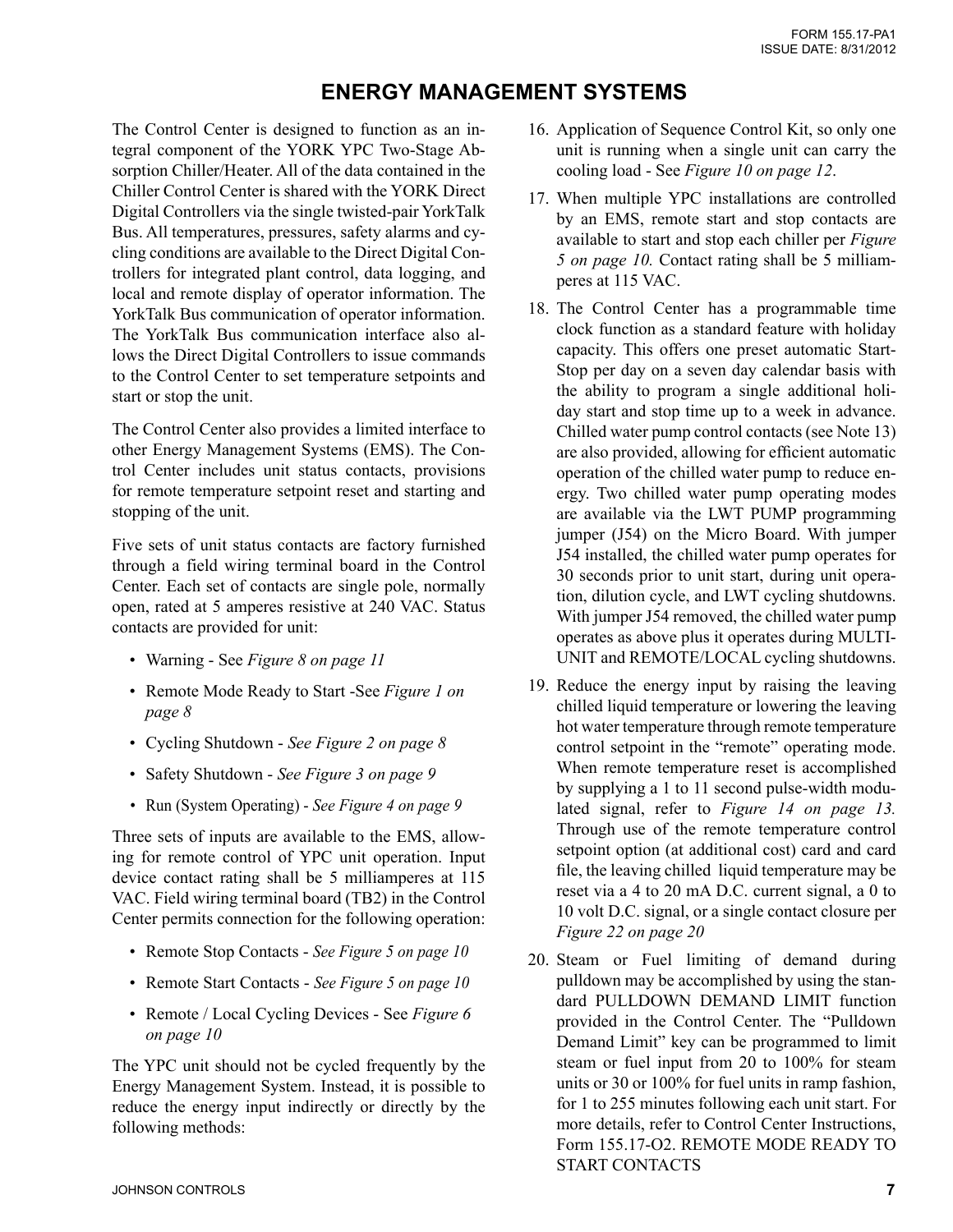# <span id="page-7-0"></span>**REMOTE MODE READY TO START CONTACTS**

When closed, these contacts signify the following: (1) The Control Center is in "remote" operating mode, allowing for energy management system or remote start/ stop control (*[Figure 5 on page 10](#page-9-1)*); (2) All unit safety cutout controls are in the normal position, so they will allow the YPC unit to start; (3) All unit cycling cutout controls are in the normal position, so they will allow the unit to start; (4) The Control Center "unit" switch is in the "run" position. A closure of the Remote Mode Ready to Start Contacts then signifies that the unit shall start when the Energy Management System Maintains the Remote Stop contact (*[Figure 5 on](#page-9-1) [page 10](#page-9-1)*) open and momentarily closes the Remote Start Contact (*[Figure 5 on page 10](#page-9-1)*). When the Remote Mode Ready to Start Contacts close, the Control Center will display the following message "SYSTEM READY TO START."



# <span id="page-7-1"></span>**CYCLING SHUTDOWN CONTACTS**

When closed, these contacts signify that the unit is not permitted to start due to one or more of the following occurrences: (1) The leaving chilled water temperature has dropped more than 3°F below setpoint or a minimum of 40°F (in cooling mode) or the leaving hot water temperature has risen more than 5°F above setpoint (in heating mode); (2) The steam valve actuator is loaded greater than 10% (steam units only); (3) The condenser water pump interlock or flow switch contacts are open (in cooling mode) (see "Field Connections" wiring diagram, Form 155.17-W1 for gas/oil-fired units or Form 155.19-W1 for steam units); the Remote/Local Cycling Devices are open - see *[Figure 6 on page 10](#page-9-2)*; the Multi-Unit Sequence Contacts are open - see *[Fig](#page-9-3)[ure 7 on page 10;](#page-9-3)* (6) The Micro Board 5 VDC supply is less than 4.75 VDC (Power Failure); a 115 VAC supply power failure occurred when the unit was off with the "Auto Restart After Power Failure" programming jumper installed on the Micro Board - see *[Figure](#page-16-1) [17 on page 17;](#page-16-1)* or (11) the hot water flow switch is open (heating mode only). Upon closure of all contacts above, the unit will automatically restart. When the Cycling Shutdown Contacts are closed, the Control Center will display the following message: "SYSTEM SHUTDOWN - PRESS STATUS"; upon pressing the "status" key, the message displayed consists of the day and time of shutdown plus the cause of the shutdown.



# <span id="page-7-2"></span>**SAFETY SHUTDOWN CONTACTS**

When closed, these contacts signify that the unit is not permitted to start due to one or more of the following safety controls: (1) Solution or refrigerant pump overloads or thermal switches tripped/open (cooling mode only); (2) Low refrigerant temperature cutout at 39.1°F (cooling mode only); (3) First stage generator high pressure cutout at 13.73 PSIA (analog backup at 15.00 PSIA); (4) First stage generator high temperature cutout at 330°F (analog backup at 337°F); first stage generator low solution level switch cutout, (gas/ oil-fired units only) (5) Burner alarm indicator contacts open (gas/oil-fired units only); (6) Power Failure (when the "Auto Restart After Power Failure" jumper is removed from the Micro Board - see *[Figure 17 on](#page-16-1)  [page 17](#page-16-1)*; (7) Chilled water flow switch open (in cooling mode); (8) "Burner on" contacts open for 10 seconds continuously during unit run (or after a 180 second bypass during the start sequence); (9) Following a power failure, if the solution dilution temperature is less than 136°F when power is restored and the unit did not complete its previous dilution cycle, check the levels in the absorber and generator; (10) If, after a shutdown as described in item (1), when the solution or refrigerant pump overloads or thermal switches reclose, if the solution dilution temperature is less than 136°F, check the levels in the absorber and generator; (11) When the low refrigerant temperature cutout switch recloses or the refrigerant temperature sensor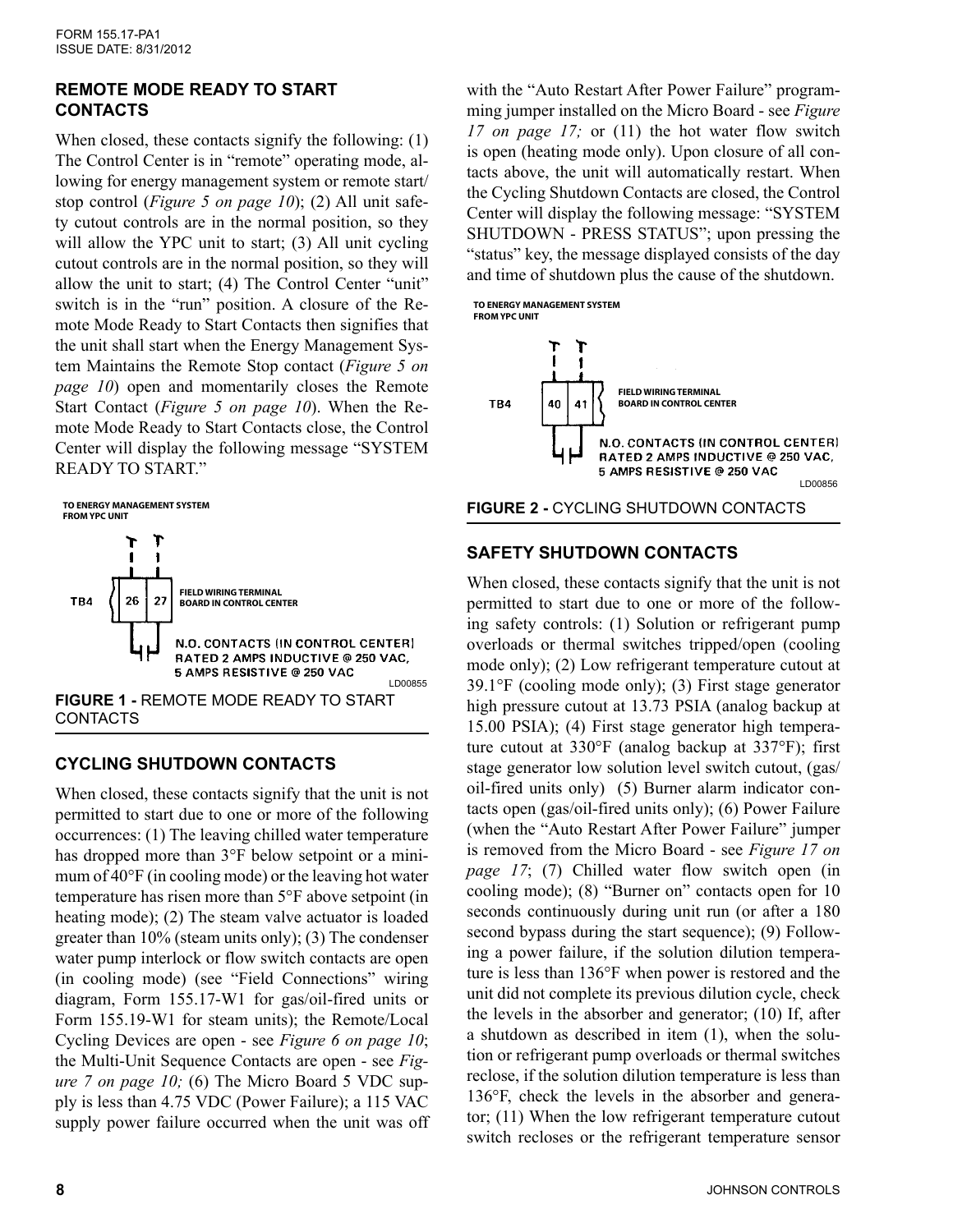<span id="page-8-0"></span>temperature rises to 44°F (whichever device caused the shutdown), if the solution dilution temperature is less than 136°F, check the levels in the absorber and generator; (12) If the chilled water flow switch recloses after shutdown as described in item (7) and the solution dilution temperature is below 136°F, check the levels in the absorber and generator. In items  $(9)$ ,  $(10)$ ,  $(11)$ , and (12) after the levels are properly adjusted, the unit must be manually reset by pressing the "warning reset" key in "service" mode.

When all safety controls are satisfied, and the Control Center "unit" switch has been placed in the "stop/reset" position and then in the "run" position, the unit may be restarted, if the control center is in "remote" mode, via the Remote Start Contacts (*[Figure 5 on page](#page-9-1) [10](#page-9-1)*); or if the control center is in "local" mode the unit may be started by pressing the keypad-mounted "unit" switch to the "start" position.

A closure of the Safety Contacts means that an operator must manually reset the unit. When the Safety Shutdown Contacts are closed, the Control Center will display the following message: "SYSTEM SHUTDOWN - PRESS STATUS." Upon pressing "status" key, the status message consists of the day and time of shutdown plus cause of shutdown. Safety Shutdown Contacts function in all operating modes - local, remote, program, and service.

#### **TO ENERGY MANAGEMENT SYSTEM FROM YPC UNIT**



<span id="page-8-1"></span>

# **RUN CONTACTS**

When closed, these contacts signify that the unit is operating. The Control Center will display:

- 1. "SYSTEM RUN LEAVING TEMP. CON-TROL" - Message displayed while the unit is running; indicating that the capacity control is being controlled by the leaving chilled water temperature setpoint (in cooling mode) or the leaving hot water temperature setpoint (in heating mode.)
- 2. "SYSTEM RUN MAXIMUM COOLING" (in cooling mode) or "SYSTEM RUN - MAXIMUM HEATING" ( in heating mode) - The message is displayed while the unit is running. It indicates that the unit is inhibiting loading due to its design operating limits controlled by the "MAXIMUM LOAD - Cooling=89%, HEATING=100%" setting. The actual limit is programmable from 50 to 100% individually for cooling and heating. The values for a specific unit are typically different and are dependent upon the specified operating conditions and unit design.



<span id="page-8-2"></span>**Figure 4 -** RUN CONTACTS

# **REMOTE START AND STOP CONTACTS FROM ENERGY MANAGEMENT SYSTEM**

When the Control Center is in the "remote" operating mode and the "unit" switch is in the "run" position, with the Remote Stop Contacts open, and the Remote Mode Ready to Start Contacts closed (*[Figure 1 on](#page-7-1)  [page 8](#page-7-1)*), the unit will start via a momentary closure of the Remote Start Contacts. A subsequent closure of the Energy Management System Remote Stop Contacts causes the unit to shutdown. The Control Center will display the following message: "SYSTEM SHUT-DOWN - PRESS STATUS". Upon pressing "status" key "REMOTE STOP" message will be displayed when the Energy Management System Remote Stop Contacts has commanded the unit to shutdown.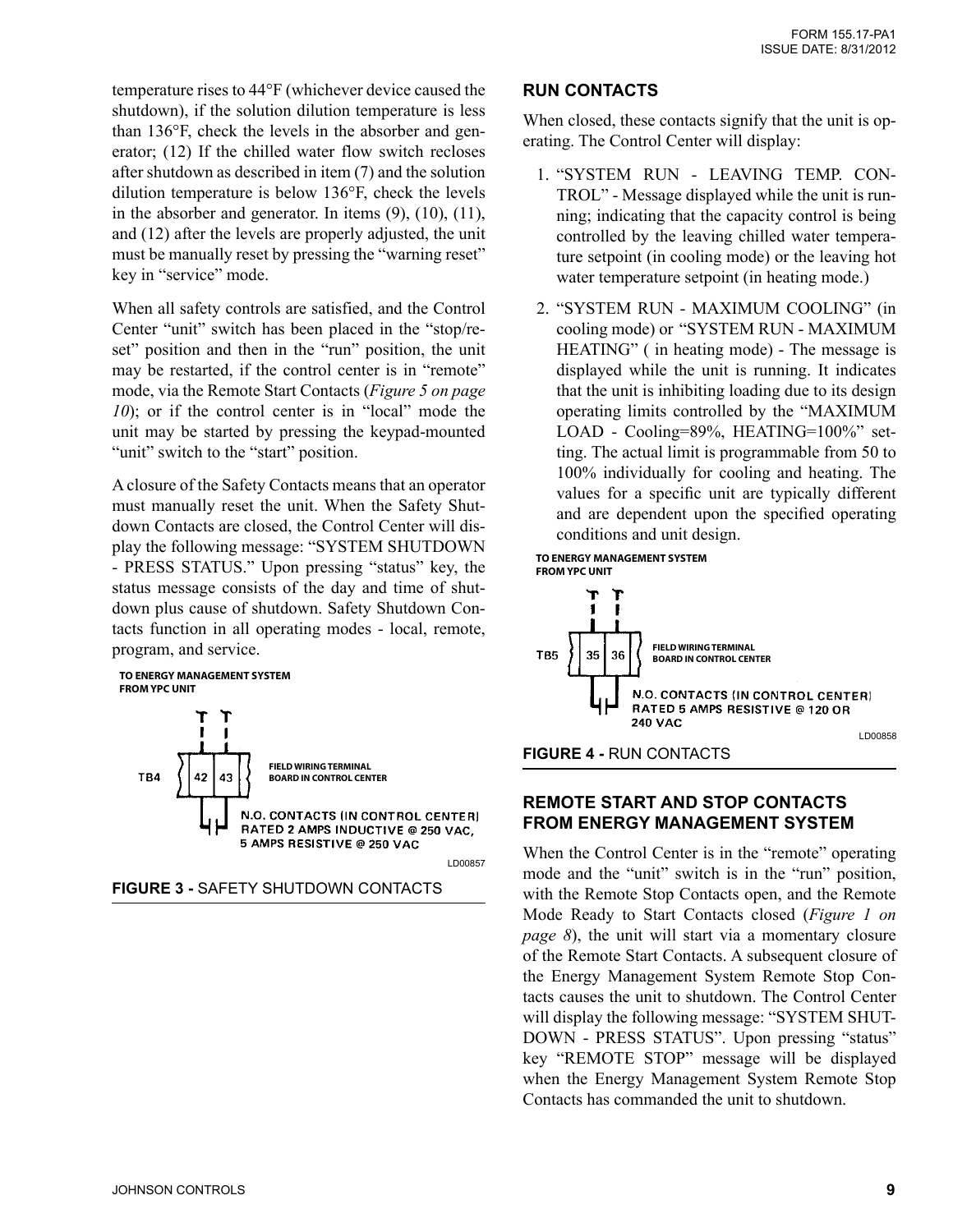<span id="page-9-0"></span>When terminals  $7 \mid 1 \mid$  and  $\mid 8 \mid$  on terminal board TB2 are not connected to an Energy Management System, they may be connected to a Remote Start-Stop station (see *[Figure 5 on page 10](#page-9-1)*).



*Even when the unit is applied with Remote Start-Stop (when the Control Center is in the "remote operating" mode), an EMER-GENCY STOP by an operator or others can STOP the unit from the Control Center and prevent the unit from restarting. However, the operator cannot locally start the unit using "unit" start switch, when the Control Center is in the "remote" operating mode.*



<span id="page-9-1"></span>**Figure 5 -** REMOTE START–STOP CONTACTS FROM ENERGY MANAGEMENT SYSTEM

# **REMOTE/LOCAL CYCLING DEVICES**

The closure of an automatic reset device across this input will permit the unit to operate in all operating modes. Conversely, an opening of the device contacts will inhibit the unit from operating; the Control Center will then display the following message: "SYSTEM SHUTDOWN - PRESS STATUS". Upon pressing "status" key, the status message will read day and time of shutdown; "DAY XX:XX AM - SYSTEM CYCLING - AUTO START."



*The Control Center contains a seven day time clock to select daily schedule Start-Stop times (Sunday through Saturday including one or more holidays in week) up to one full week at a time. So automatic start and stop of the unit on a daily basis, at predetermined times, can be programmed as a standard feature; an additional program timer is not required for this function.*



<span id="page-9-2"></span>**Figure 6 -** REMOTE/LOCAL CYCLING DEVICES

# **MULTI–UNIT SEQUENCE**

For a multiple unit installation application, the Sequence Commander II may be used to sequence 2 to 8 units. The sequencing is accomplished via the YorkTalk communications bus using a single twistedpair of wires to each chiller unit. When a Control Center is commanded to stop, the following message is displayed: "SYSTEM SHUTDOWN - PRESS STATUS." Upon pressing the "status" key, the message will read day and time of shutdown: "DAY XX:XX AM - RE-MOTE STOP." Refer to 450.10-N2 for more details.



# <span id="page-9-3"></span>**Figure 7 -** MULTI–UNIT SEQUENCE

## **WARNING CONTACTS**

The warning contacts may be employed to energize a local or remote warning alarm (by others). When one or more of the warning thresholds are exceeded and the unit is operating, the normally open warning contacts close to sound the alarm (by others). When the alarm (by others) sounds, it is indicative of one or more of the following warning conditions (which are displayed by pressing the "status" key on the Control Center): low refrigerant temperature (which inhibits unit loading); first stage generator high pressure override (which limits unit loading to 30% max.); first stage generator high temperature override (which limits unit loading to 30% max.); return condenser water temperature less than (<) 68°F (or <58°FF for optional low condenser water temperature kit) after a 30 minute bypass at unit start; entering condenser water temperature >XX°F (which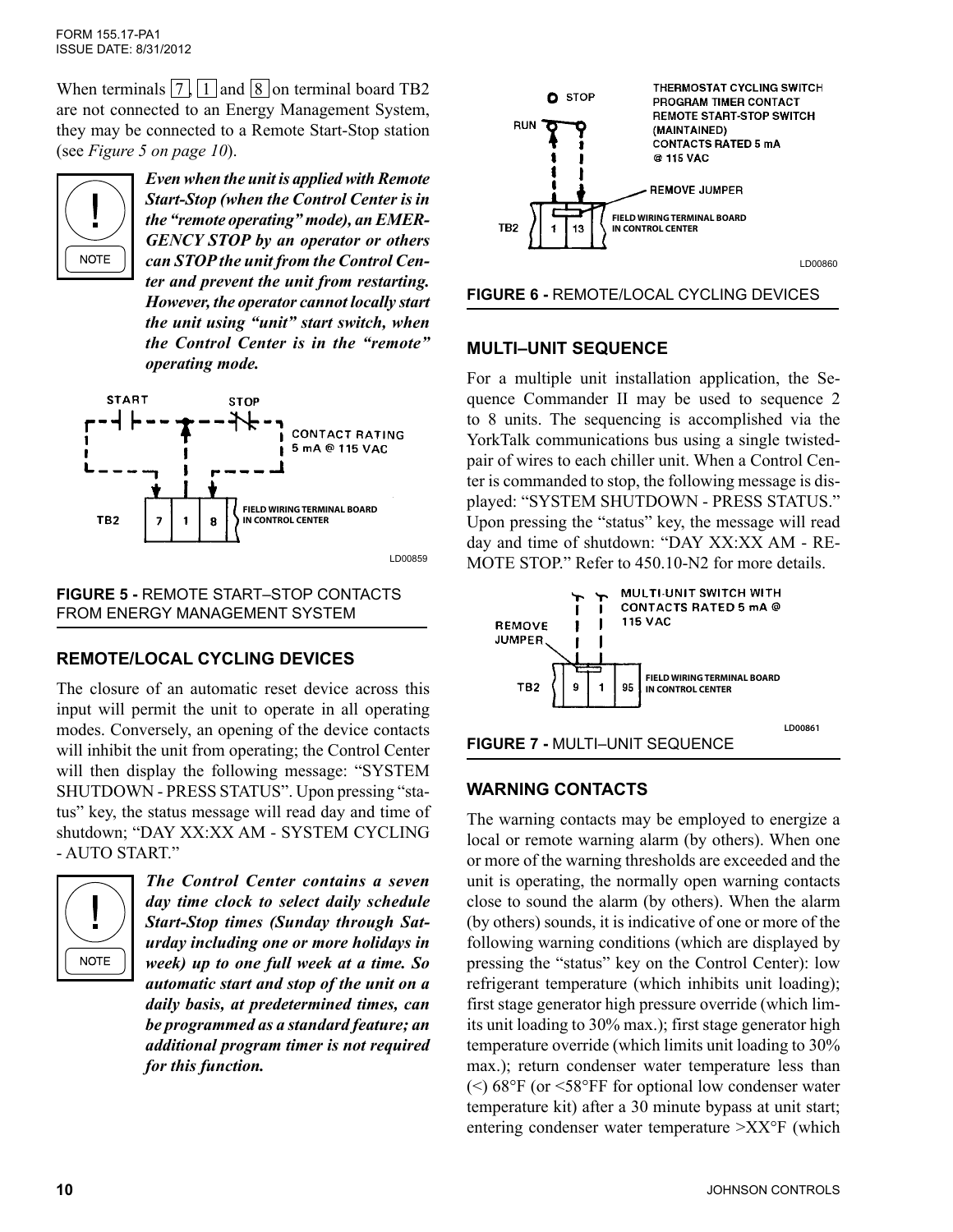<span id="page-10-0"></span>limits unit loading to 60% max.) after a 30 minute bypass at unit start (the limiting temperature is programmable from 75 to 95°F); purge pump overloads open; purge pump failure (optional automatic purge only) (if the purge pump pressure is greater than or equal to  $(>)$ 1.35 PSIA while the pump is running); purge transducer failure (optional automatic purge only) (if either purge tank or purge pump pressure is out of range low for 25 seconds continuously); excess purge, if 6 or more automatic purge cycles occur within 7 days (units with the optional automatic purge only); faulty solution dilution temperature sensor (for reading < 91°F for 1 minute continuously following a 30 minute bypass at unit start). If any of the warning thresholds are exceeded, the unit continues to run and the warning alarm, if connected (by others), may be silenced anytime by pressing the "warning reset" key. The displayed warning message may be cleared only when (1) the warning reset threshold has been previously reached and (2) by pressing the "warning reset" key in service mode.

# **TWO UNIT SEQUENCE CONTROL**

Provides that cycling thermostat RWT will automatically cycle either #1 or #2 unit. Timer 3TR is an additional feature which prevents simultaneous starting of lead and lag unit following a power failure and eliminates nuisance starting of lad unit due to periodic fluctuations in temperature. For two unit sequence control kit, order YORK accessory Kit No. 466-61597T for controls as specified with NEMA I enclosure. See Form 150.40-NM2.2 for Installation and Operation Instructions. RWT has 20°F to 80°F range with adjustable differential of 3-1/2 to 14°F; 6 ft. of capillary with 3/8" x 5" bulb and 1/2" NPT brass well (maximum liquid DWP 300 PSIG). The thermostat is drawn to indi-

cate its operation closes on reset. A 1/2" pipe coupling is the return chilled water line from the building must be furnished (by others) for RWT control well.

# **MULTIPLE UNITS (TWO) - SERIES OPERATION**

The supply chilled water temperature to the building is normally determined by the "chilled water temp." setpoint for Unit #2. When lead selector position of sequence control kit (*[Figure 10 on page 12](#page-11-1)*) is Unit #1, the supply chilled water temperature to the building will be the temperature control setpoint on Unit #1 Control Center. If a lower temperature is desired, reprogram the "chilled water temp." setpoint for Unit #1.



<span id="page-10-1"></span>**WARNING N.O. CONTACTS (IN CONTROL** CENTER) RATED 2 AMPS INDUCTIVE @ 250 VAC, 5 AMPS RESISTIVE @ 250 VAC.

LD00862

**Figure 8 -** WARNING CONTACTS



LD00864

#### **Figure 9 -** MULTIPLE UNITS (TWO) - SERIES OPERATION (NOTES 8 & 11) (COOLING APPLICATION ONLY)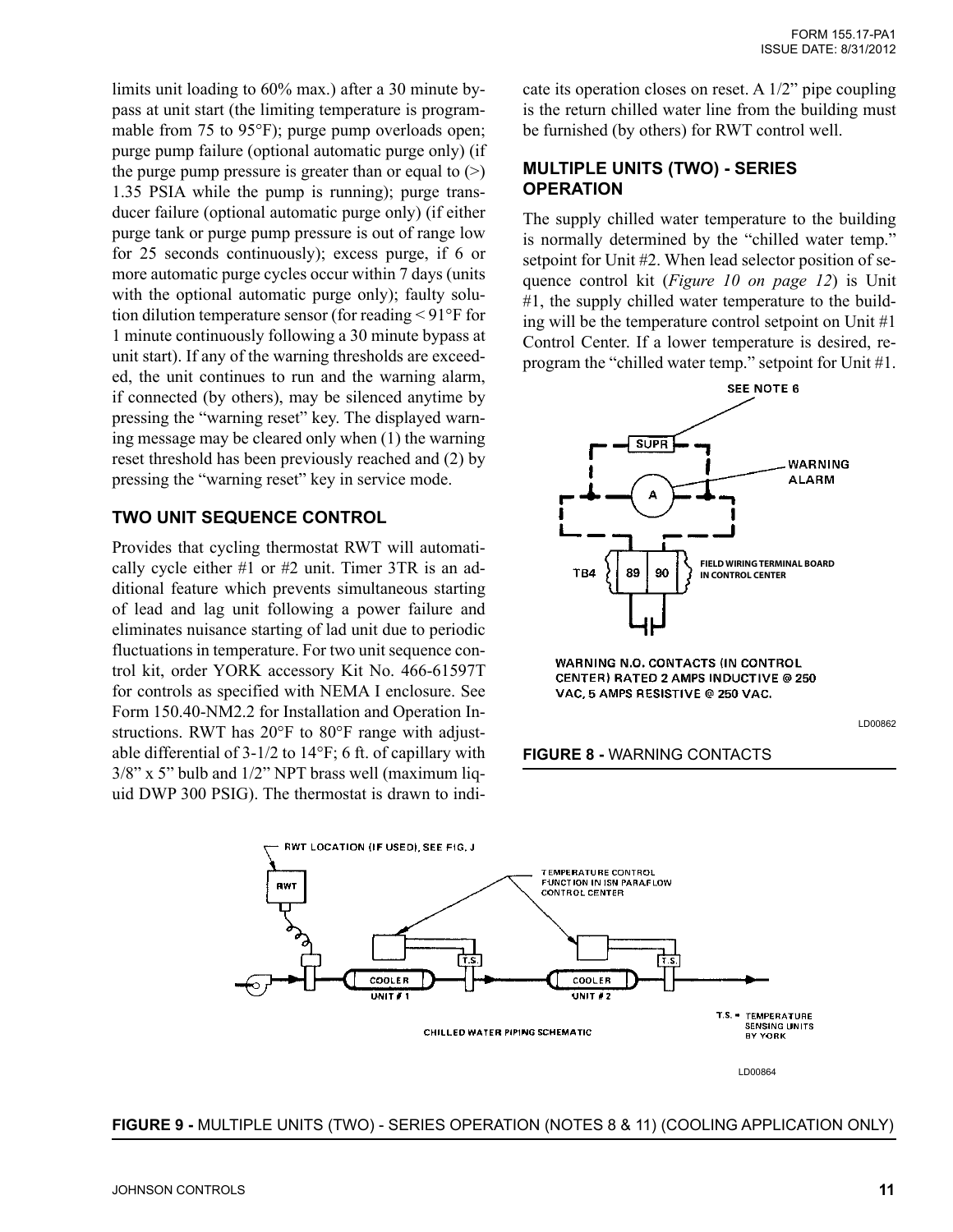<span id="page-11-0"></span>

#### <span id="page-11-1"></span>**Figure 10 -** TWO UNIT SEQUENCE CONTROL (COOLING APPLICATION ONLY)

# **MULTIPLE UNITS (TWO) - PARALLEL OPERATION - INDIVIDUAL UNIT PUMPS**

The piping arrangement is the same as *[Figure 13 on](#page-12-2) [page 13](#page-12-2)*, except that the chilled water pumps associated with each cooler (evaporator) are cycled on and off with the unit. This results in reduced chilled water flow rates whenever a single unit can handle the cooling load. Because no chilled water flows through the inoperative unit, the mixed water temperature peculiar to using a single pump is avoided. When one unit is cutout by the sequence control (*[Figure 10 on page](#page-11-1)  [12](#page-11-1)*) the temperature of the supply chilled water does not change.



<span id="page-11-2"></span>**Figure 11 -** MULTIPLE UNITS (TWO) - PARALLEL OPERATION - INDIVIDUAL UNIT PUMPS (COOLING APPLICATION ONLY)

# **SAFETY DEVICES**

Terminals are available for connection of safety devices. An opening of the contacts causes the Control Center to display: "SYSTEM SHUTDOWN - PRESS STATUS." Upon pressing "status" key, the status message will read the day and time of shutdown, "DAY XX:XX AM - AUXILIARY SAFETY SHUTDOWN." To restart the unit, reset the external safety device that caused the shutdown. Then the unit can be restarted by pressing the "unit" switch to "stop/reset" and then to "start."



LD00866

#### **Figure 12 -** SAFETY DEVICES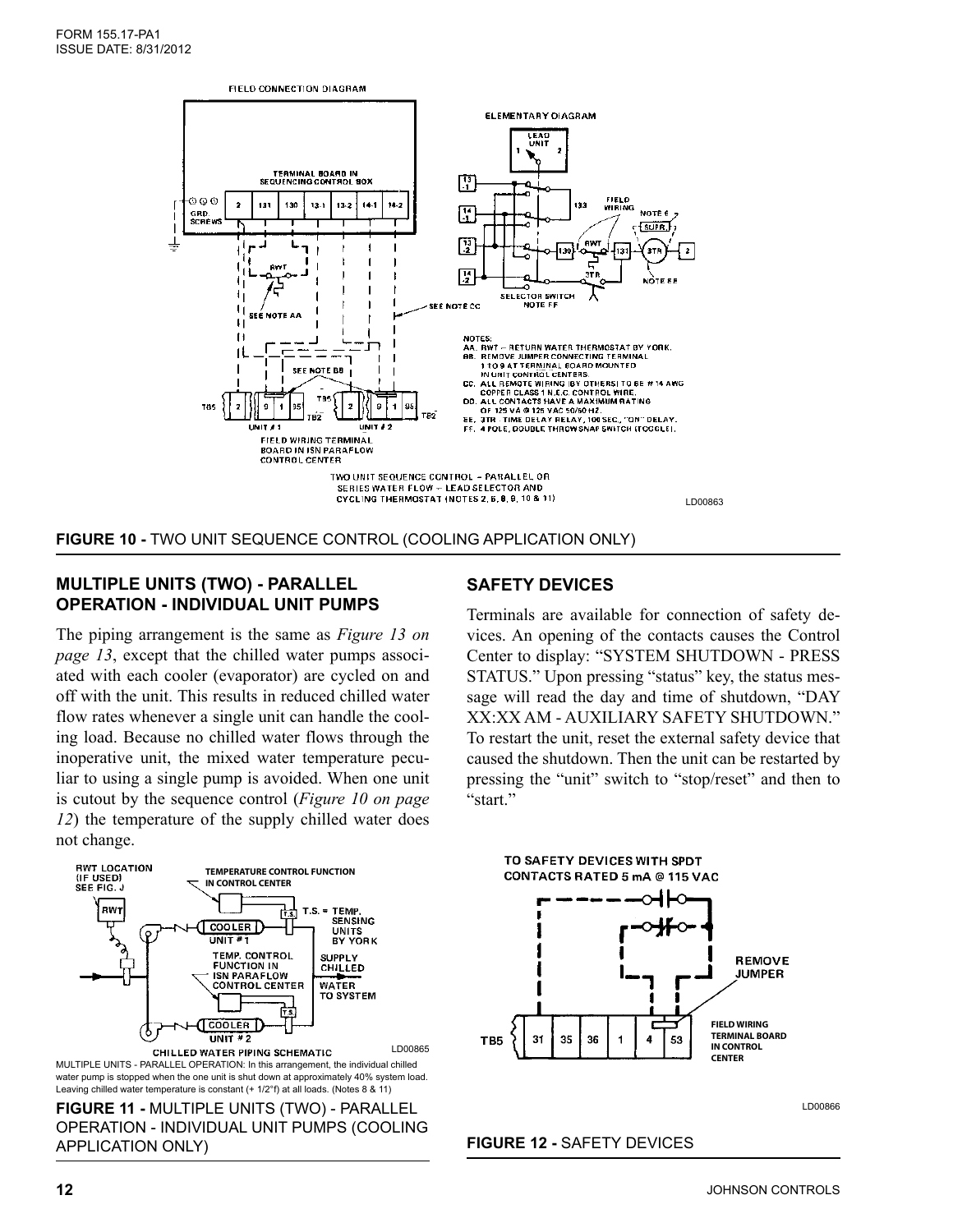# <span id="page-12-0"></span>**MULTIPLE UNITS (TWO) - PARALLEL OPERATION - SINGLE CHILLED WATER PUMP (COOLING APPLICATION ONLY)**

For this piping arrangement, each unit's water sensor is located in its own leaving water nozzle. This produces a constant "mixed" chilled water temperature when both units are operating. When either unit is cycled off by the sequence control (*[Figure 10 on page 12](#page-11-1)*), mixed chilled water temperature will rise as a result of uncooled return water flowing through the inoperative unit. For individual unit chilled water piping, refer to *[Figure 11 on page 12](#page-11-2)*



DOWN AT APPROXIMATELY 40% LOAD, THE CHILLED WATER TEMPERATURE SUPPLY TO THE SYSTEM RISES TO THE MIXED TEMPERATURE OF THE CHILLED WATER LEAVING BOTH UNITS. FOR ALL LOADS DOWN TO MINIMUM CAPACITY LEAVING CHILLED WATER TEMPERATURE IS CONSTANT (+1/2°F) AS LONG AS BOTH UNITS ARE IN OPERATION. (NOTES 8 &11)

<span id="page-12-2"></span>**Figure 13 -** MULTIPLE UNITS (TWO) - PARALLEL OPERATION - SINGLE CHILLED WATER PUMP (COOLING APPLICATION ONLY)

# **REMOTE LEAVING CHILLED OR HOT WATER TEMPERATURE SETPOINT WITH PWM SIGNAL**

The Control Center can be programmed via panel "remote reset temp. range" setpoint for a 10°F or 20°F leaving chilled or hot water temperature reset range. Then automatic remote temperature setpoint is accomplished by supplying (by others) a 1 to 11 second pulse-width modulated signal across terminals 1 and 19 on the digital input board (field wiring terminal board TB2) in the Control Center. The input signal will only be accepted when the Control Center is in the "remote" operating mode - see *[Figure 1 on page](#page-7-1) [8.](#page-7-1)* unit capacity control is from the leaving chilled or hot water temperature, providing the unit load is below the "maximum cooling or heating load" setpoint. A one second pulse corresponds to zero degree F offset and therefore at the programmed leaving chilled or hot water temperature setpoint. An eleven second pulse corresponds to maximum offset (10°F or 20°F as programmed) above the programmed chilled water (cooling mode) or below the hot water setpoint (heating mode) setpoint. The amount of offset from 1 to 11 seconds varies linearly with pulse-width. For example, a 3 second pulse applied (across terminals 1 and 19) to the unit programmed for 45°F leaving chilled water temperature setpoint and 20°F "remote reset temp. range," the new setpoint would be:

Temp Offset -

Deg.Foffset=(pulse-width–1)(remote reset temp. range)

$$
10\,
$$

Deg. F offset =  $(3-1)$   $(20) = 4^{\circ}F$ 10

Setpoint = keypad entered setpoint  $+ \,^{\circ}$ F offset

Thus the new leaving chilled water temperature control point is  $45^{\circ}F + 4^{\circ}F = 49^{\circ}F$ .

The maximum rate at which the Control Center will accept reset pulses is one pulse each 60 seconds. If a seconds reset pulse is not received within 30 minutes of the first pulse, the temperature setpoint reverts to the base setpoint (with no offset).

For remote temperature setpoint via a 4 to 20 mA D.C. current signal, a 0 to 10 volt D.C. signal, or single contact closure, refer to *[Figure 22 on page 20](#page-19-1)*



<span id="page-12-1"></span>**Figure 14 -** REMOTE LEAVING CHILLED OR HOT WATER TEMPERATURE SETPOINT WITH PWM SIGNAL (NOTE 14)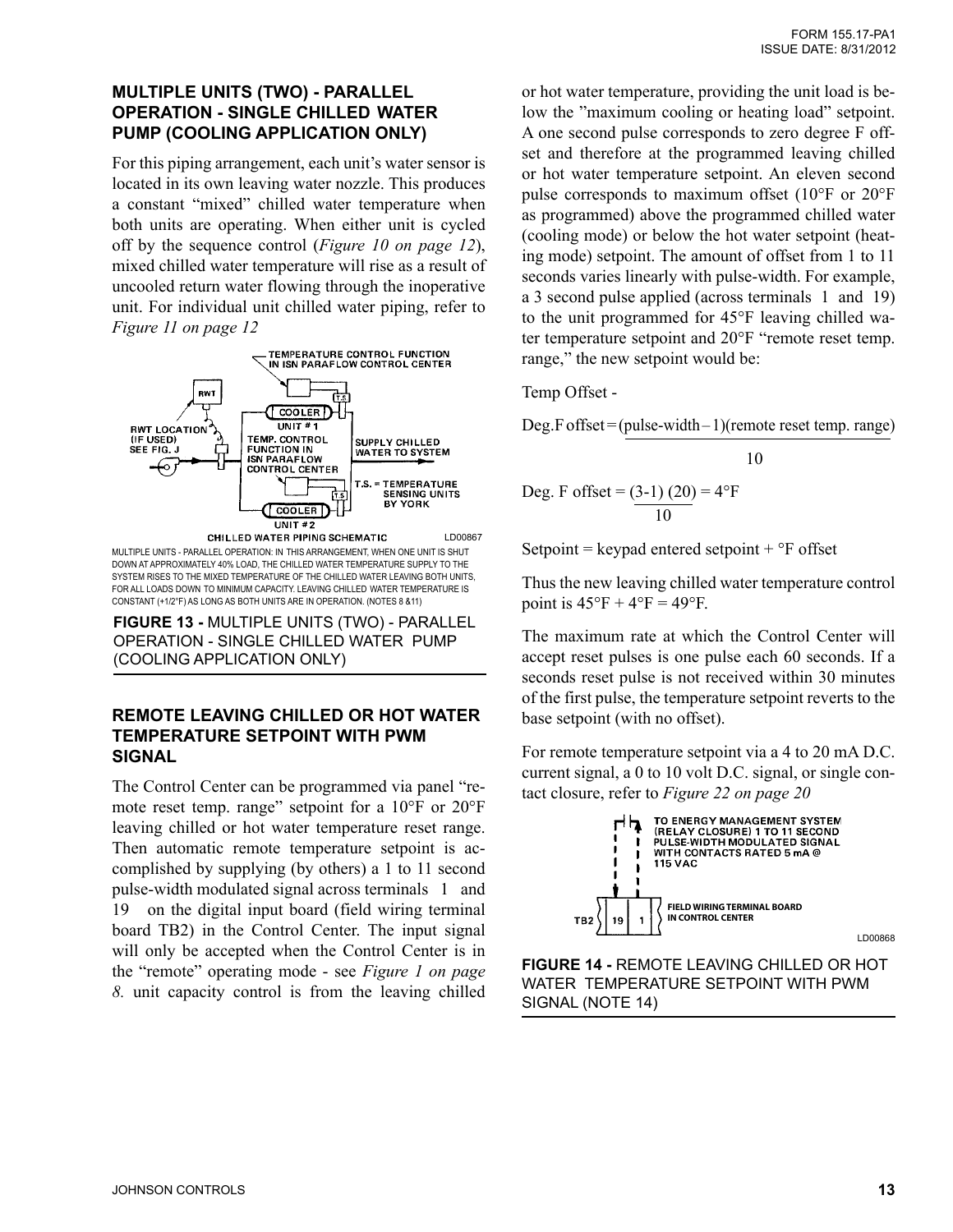# <span id="page-13-0"></span>**REMOTE STEAM LIMIT SETPOINT WITH PWM SIGNAL (STEAM UNITS ONLY)**

Remote steam limit is accomplished by supplying (by others) a 1 to 11 second pulse-width modulated signal across terminals  $\boxed{1}$  and  $\boxed{82}$  on a digital input of the relay board (field wiring terminal board TB4) in the Control Center. The input signal will only be accepted when the Control Center is in the "remote" operating mode - see *[Figure 1 on page 8](#page-7-1)* Unit capacity control is from the leaving chilled water temperature, providing the steam limit setpoint is satisfied. When the % steam valve opening exceeds the steam limit setpoint, it will override the temperature control system to reduce unit capacity. A one second pulse corresponds to 100% full load and an eleven second pulse corresponds to 20% of full load. The steam limit setpoint varied linearly from 100% to 20% as the pulse-width changes from 1 to 11 seconds. Since the lower limit of the steam valve is controlled by a mechanical limit switch (factory adjusted specifically for each unit), the minimum valve position during unit operation is generally 25- 30%. For example, for a 5 second pulse applied across terminals 1 and 82 of TB4, the steam limit setpoint would be as follows:

Remote Steam Limit -

Setpoint =  $100\%$  – (pulse-width in seconds - 1)  $8\%$ 

Setpoint =  $100\% - (5 - 1)8\% = 100\% - 32\% = 68\%$ 

The maximum rate at which the Control Center will accept remote steam limit setpoint pulses is one pulse each 60 seconds.

Following a remote setpoint pulse, the steam limit setpoint changes to the value corresponding to the pulsewidth. If a second reset pulse is not received within 30 minutes of the first pulse, the steam setpoint reverts to the programmed maximum load limit setpoint. If the Control Center "Pulldown Demand Limit" (standard available function) has been programmed and the unit was started and has run less than the Pulldown Demand Limit timer setting, then the unit will be steam limited by the lower of the Pulldown Demand Limit and remote steam limit. The Pulldown Demand Limit will automatically transfer control of steam limit function to "remote" at the end of its programmed timed cycle with the unit in "remote" mode.

On steam units only, *[Figure 15 on page 14](#page-13-1)* can be applied in conjunction with *[Figure 14 on page 13](#page-12-1)*, thus providing the capability of remotely controlling both motor steam limit setting AND leaving chilled or hot water temperature simultaneously, if so desired.

For remote steam limit setpoint via a 4 to 20 mA D.C. current signal, a 0 to 10 volt D.C. signal, or a single contact closure, refer to *[Figure 18 on page 17](#page-16-2).*



# <span id="page-13-1"></span>**MICRO BOARD JUMPERS FOR AUTO/MANU-AL RESTART OR ENGLISH/METRIC DISPLAY UNITS**

This figure shows the location of two jumpers, "Auto Restart" and "English," on the Micro Board which can convert the Control Center Functions. The Micro Board is on the rear panel located directly behind the Control Center key locked door and hinged panel; refer to the Connection Diagram page of Wiring Diagram, Form 155.17-W1 (gas/oil-fired units) or 155.19-W1 (steam-type units). For orientation purposes with the Connection Diagram, see *[Figure 17 on page 17](#page-16-1)*

- 1. Auto Restart Jumper Control Center is furnished for Manual Restart After Power Failure as a standard function. The Control Center can be field changed to AUTOMATIC restart after a power failure, if the MANUAL restart feature is not desired. Simply remove jumper from provided bag of parts, and plug in the "Auto Restart" programming JUMPER (Auto R.) on the Micro Board.
- 2. English Jumper The Control Center can present the "display" in English or Metric System of Units. For English units, temperature display is in degree Fahrenheit (°F) and absolute pressure in pounds per square inch (PSIA). For Metric units, temperature displays is in degree Celsius (°C) and pressure in Kilo-Pascals (KPa). When the Metric system of units is desired, the Micro Board JUMPER ("English"), shown in *[Figure 17](#page-16-1) [on page 17](#page-16-1)*, is removed from the J52 terminals.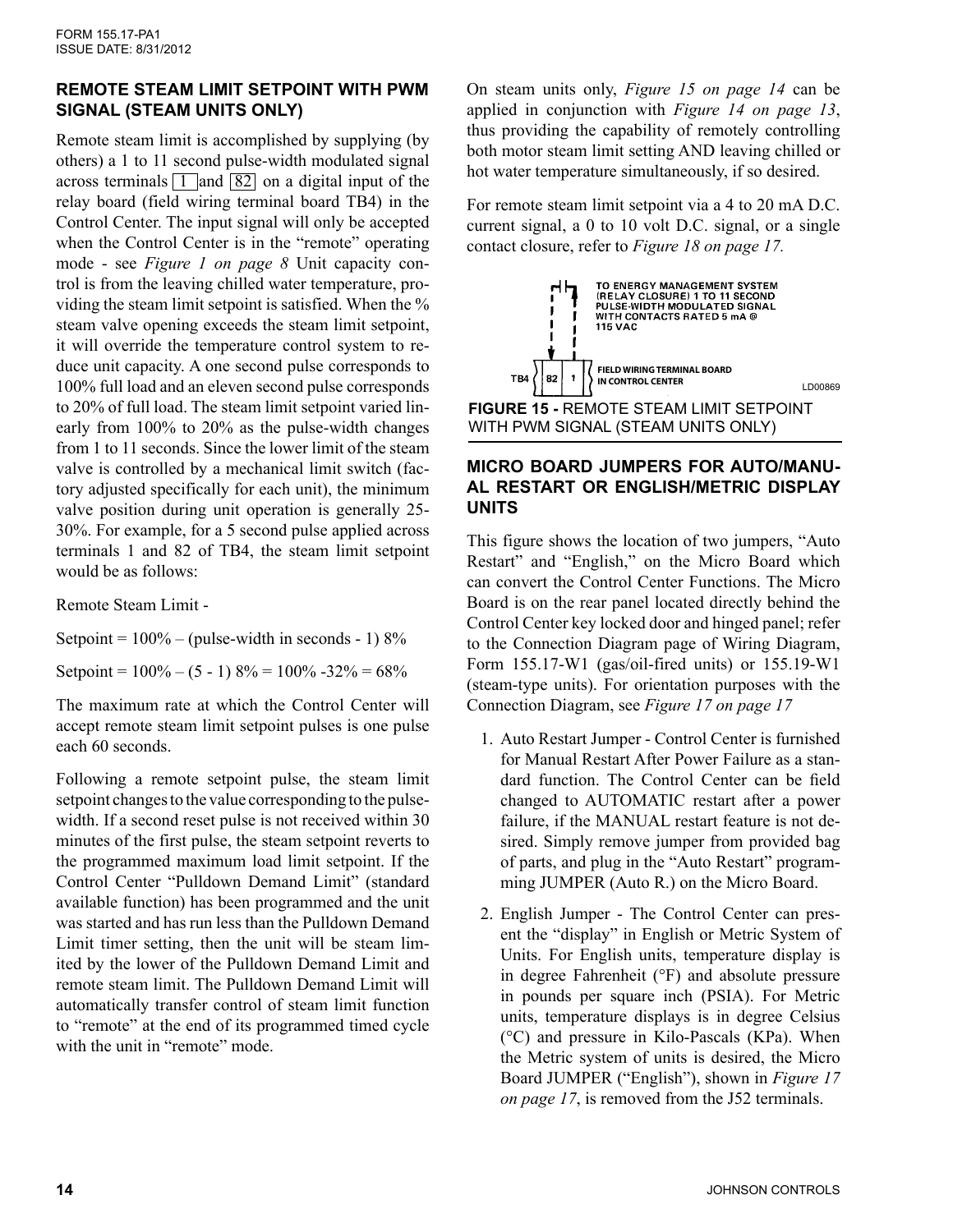# <span id="page-14-0"></span>**CARD FILE**

Designed-in flexibility of the Control Center allows the unit to be tailored for the application - for example, using a 4 to 20 mA D.C. temperature reset signal instead of a 1 to 11 second pulse-width modulated signal, for Remote Temperature Setpoint. The Card File assembly provides the basic control system building block for optional features (when desired). The card file function is to serve as a mounting medium for optional (at additional cost) electronic control printed circuit boards ("cards"). The Card File is a field-installed assembly which includes slotted card guides, a field wiring terminal board card having 30 terminals, and a master card having connectors for option cards. One card file can hold up to five optional cards (at additional cost). The accessible field wiring terminal boards, located on the left end of the card file assembly, provide six field connection terminals for each option - see View A-A. For example, option card #1 would use field wiring terminals numbered 25 thru 30 . The Control Center provides the 12 volt D.C. unregulated power to the master card; simply push-on connector plugs P8 & P32 from the control center existing wiring harnesses, to the corresponding master card J8 & J32 pin connectors.

The card file assembly  $(6" W. x 8-3/4" L. x 6-1/2" Deep$ overall) is easily field-installed (by others) within the control center enclosure at the "card file" location, on the rear panel, using four standoff mounts, screws and lockwashers (factory furnished) - see Card File Installation Instructions, Form 160.45-N2.2, for more details. At additional cost, order YORK Accessory Part No. 031-00827-000 for the Card File Assembly (with mounting hardware); shipped loose for field installation (by others). Option cards #1 thru #5 are NOT included with the Card File Assembly (refer to *[Figure 22](#page-19-1) [on page 20](#page-19-1)*.)

Front loading option cards (#1 thru #5) are field mounted into the Card File via slotted slide card guides, for easy push-in installation and plug connection to master card. Each option card has a keyway to mate with the corresponding key connector on the master card; the option card  $(\#1 \text{ thru } \#5)$  can only be mounted in the proper card file guides and in the correct position.

Option card #2 provides the user with the capability of remotely controlling leaving chilled or hot water temperature setting. Refer to*[Figure 22 on page 20](#page-19-1)*



LD00871

## <span id="page-14-1"></span>**Figure 16 -** CARD FILE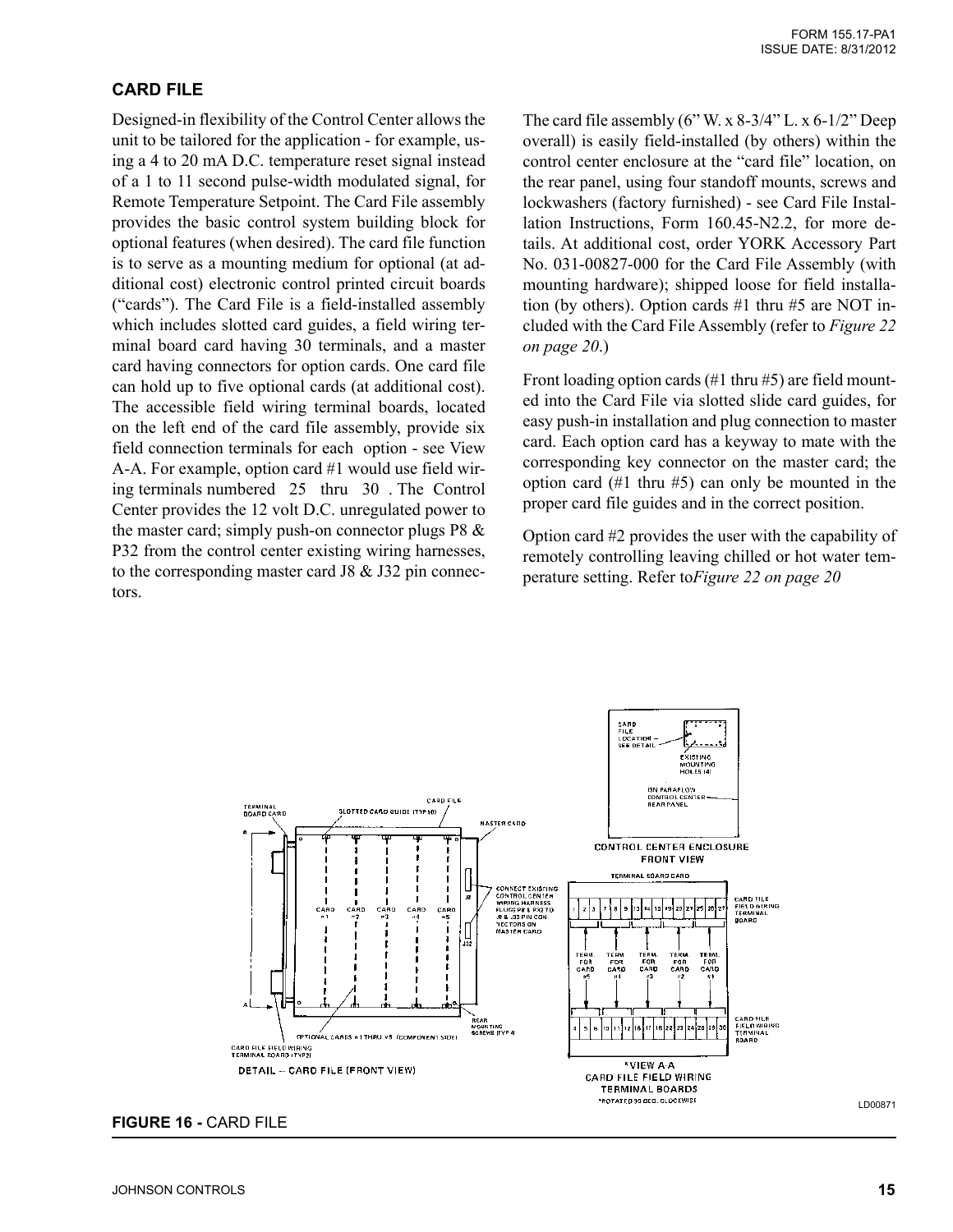# **REMOTE STEAM LIMIT SETPOINT OPTION CARD #1**

A standard feature of the Control Center is to accept a 1 to 11 second pulse-width modulated (PWM) signal (by others) for remote steam limit setpoint. Should the application require an input signal of 4 to 20 mA D.C., or 0 to 10 volts D.C., or a single contact closure for one discrete remote steam limit setpoint - instead of a PWM signal - then option card #1 is required in conjunction with the Card File (see *[Figure 16 on page](#page-14-1)  [15](#page-14-1)*). The input signal (by others) can be from an energy management system, etc. The Control Center will only accept the input signal when the control center is in the "remote" mode - see *[Figure 1 on page 8](#page-7-1)*. When option card #1 is used, *[Figure 15 on page 14](#page-13-1)*, for PWM signal, cannot be applied. Unit capacity control is from the leaving chilled water temperature, providing the steam limit setpoint is not reached. When unit steam valve exceeds the steam limit setpoint, it will override the temperature control system to reduce unit capacity.

Three input signal choices are available using option card #1. The user first determines which one is desired: (1) 4 to 20 mA D.C., (2) 0 to 10 volts D.C., or (3) single contact closure. Two slip-on programming mode jumpers are furnished with card #1. Simply place the program jumper(s) on the 2-pin connectors (see *[Figure](#page-17-1) [20 on page 18](#page-17-1)*) according to the positions indicated by Table 2. Note only one jumper is used if the contact closure mode was chosen.

The optional Card File (*[Figure 16 on page 15](#page-14-1)*) must have been previously field-installed (by others) in the Control Center, because it serves as the mounting medium for card  $#1$ . Field install (by others) card  $#1$  by just sliding it into the slotted card guides of the Card File; connect the wiring harness (by others) from card #1 terminal block (TB1) to control center terminal board (TB4) as shown.

Input signal wiring is field connected (by others) to the card file field wiring terminals, as shown in *[Figure 19](#page-17-2)  [on page 18](#page-17-2)*, *[Figure 20 on page 18](#page-17-1)*, *[Figure 21 on](#page-18-1)  [page 19](#page-18-1)*. Select the detail that agrees with how program jumper(s) were positioned on card #1. For more details on card file field wiring terminal board, refer to *[Figure 16 on page 15](#page-14-1)* - see View A-A.

The timer circuit on card #1 will permit the unit to begin responding to an input signal change within 150 seconds after the signal is received. Following a remote setpoint signal, the steam limit setpoint changes to the value corresponding to the signal (see *[Figure 19 on](#page-17-2) [page 18](#page-17-2)*, *[Figure 20 on page 18](#page-17-1)*, *[Figure 21 on page](#page-18-1) [19](#page-18-1)*). When the remote setpoint signal is removed, the setpoint reverts to the programmed maximum load setpoint following a 30 minute built-in time delay. If the Control Center "Pulldown Demand Limit" (standard available function) has been programmed and the unit was started and has run less than the Pulldown Demand Limit timer setting, then the unit will be steam limited by the lower of the Pulldown Demand Limit and the remote steam limit. The Pulldown Demand Limit will automatically transfer control of steam limit function to "remote" at the end of its programmed timed cycle with panel in "remote" operating mode.

Order, at additional cost, YORK Remote Steam Setpoint Option Card, Part No. 031-00814-000; shipped loose for field installation (by others). The optional Card File (*[Figure 16 on page 15](#page-14-1)*) is RE-QUIRED if card #1 is ordered. When Remote Leaving Chilled Water Temperature Control Setpoint option card #2 is also ordered, cards #1 AND #2 are required, but only ONE card file is ordered. Refer to card #1 Installation Instructions, Form 160.45-N2.3.

Option card #1 in *[Figure 18 on page 17](#page-16-2)* can be applied in conjunction with *[Figure 22 on page 20](#page-19-1)* (option card #2), thus providing the capability of remotely controlling both steam limit setting AND leaving chilled water temperature setting simultaneously, if so desired.

See *[Figure 19 on page 18](#page-17-2)*, *[Figure 20 on page 18](#page-17-1)*, *and [Figure 21 on page 19](#page-18-1)*.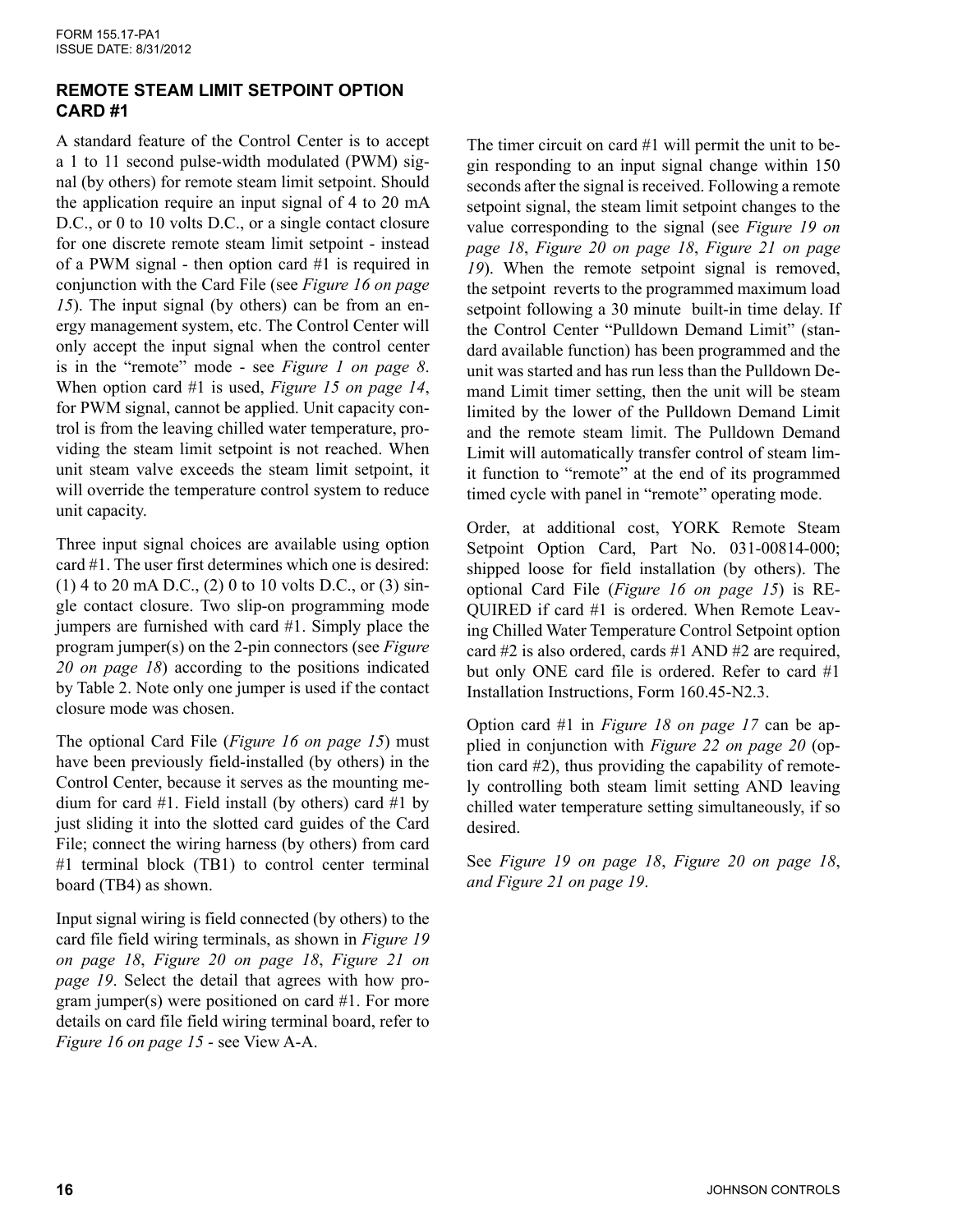<span id="page-16-0"></span>![](_page_16_Figure_1.jpeg)

LD00870

## **Figure 17 -** MICRO BOARD JUMPERS FOR AUTO/MANUAL RESTART AFTER POWER FAILURE OR ENGLISH/METRIC DISPLAY UNITS

<span id="page-16-1"></span>![](_page_16_Figure_4.jpeg)

LD00872

#### <span id="page-16-2"></span>**Figure 18 -** REMOTE STEAM LIMIT SETPOINT - OPTION CARD #1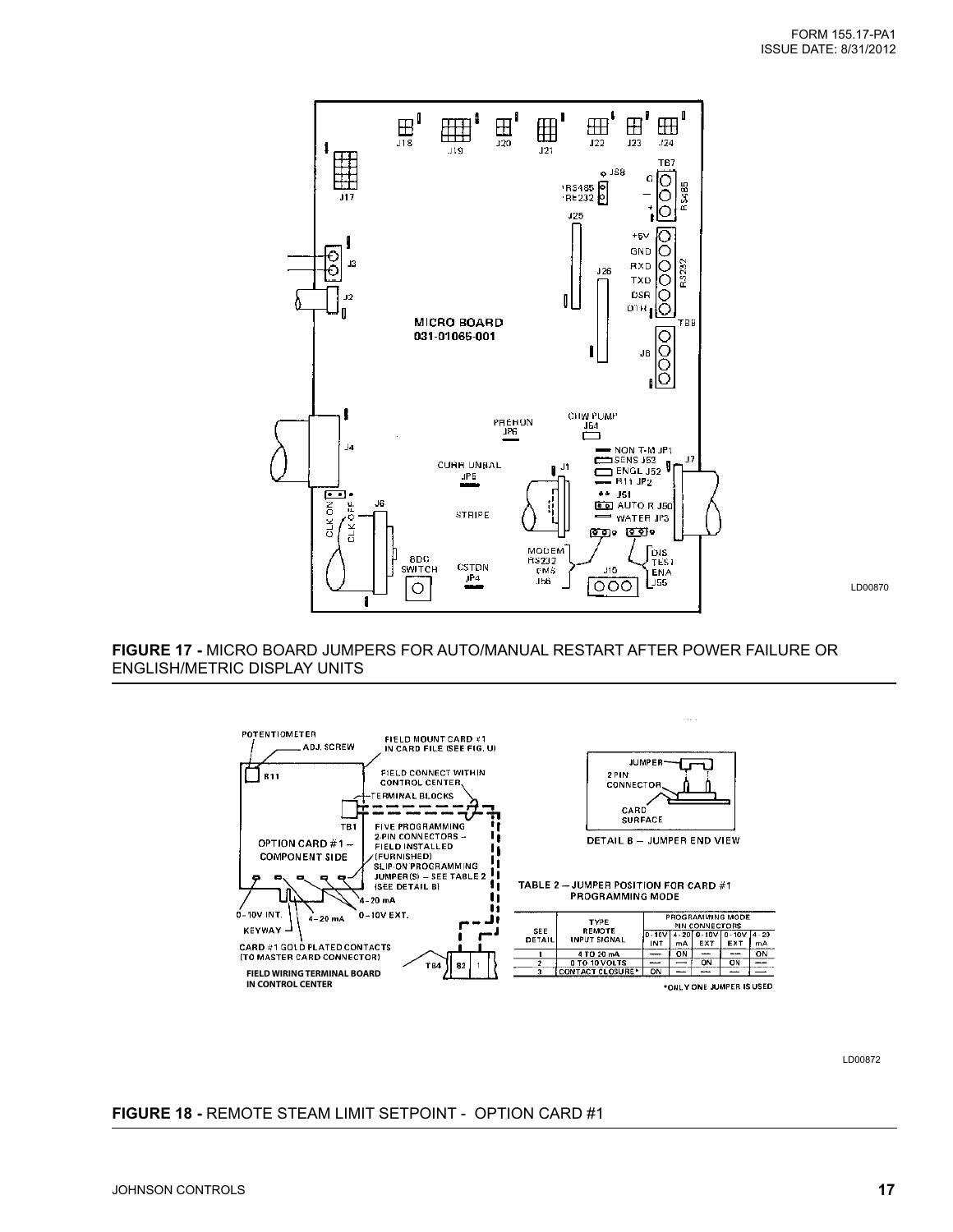# <span id="page-17-0"></span>**CURRENT SIGNAL CONNECTIONS**

Remote Steam Limit Setpoint is accomplished by supplying a 4 to 20 mA D.C. input current signal (by others) across terminals  $\sqrt{28}$  and  $\sqrt{30}$  on the card file field wiring terminal board (see *[Figure 16 on page](#page-14-1) [15](#page-14-1)*). Option card #1 program jumper positions must be per Table 2. A 4 mA signal corresponds to 100% full load amperes and a 20 mA signal corresponds to 20% of full load. The steam limit setpoint varies linearly from 100% to 20%, as the current changes from 4 to 20 mA. Since the lower limit of the steam valve is controlled by a mechanical limit switch (factory adjusted specifically for each unit), the minimum valve position during unit operation is generally 25-30% . For example, 8 mA applied across terminals  $|28|$  and  $|30|$  of the card file, the current limit setpoint would be as follows:

Remote Current Limit -

Setpoint =  $100\% - (mA signal - 4) 5.0\%$ 

Setpoint =  $100\% - (8 - 4)$  5.0% =  $100\% - 20\% = 80\%$ 

The maximum rate at which the Control Center will accept remote steam limit setpoint mA is once each 150 seconds.

For remote steam limit setpoint via a 0 to 10 volt D.C. signal - see *[Figure 20 on page 18](#page-17-1)*, or a single contact closure - see *[Figure 21 on page 19](#page-18-1)*. Refer to *[Figure](#page-13-1) [15 on page 14](#page-13-1)* for pulse width modulated signal.

![](_page_17_Figure_8.jpeg)

<span id="page-17-2"></span>![](_page_17_Figure_9.jpeg)

# **VOLTAGE SIGNAL CONNECTIONS**

Remote Steam Limit Setpoint is accomplished by supplying a 0 to 10 volt D.C. input voltage signal (by others) across terminals  $\boxed{28}$  and  $\boxed{30}$  on the card file field wiring terminal board (see *[Figure 16 on page](#page-14-1) [15](#page-14-1)*. Option card #1 program jumper positions must be per Table 2. A 0 volt D.C. signal corresponds to 100% of full load. The steam limit setpoint varies linearly from 100% to 20% as the voltage changes from 0 to 10 volts D.C. Since the lower limit of the steam

valve is controlled by a mechanical limit switch (factory adjusted specifically for each unit), the minimum valve position during unit operation is generally 25- 30%. For example, 4 volts D.C. applied across terminals  $|28|$  and  $|30|$  of the card file, the steam limit setpoint would be as follows:

Remote Steam Limit -

Setpoint =  $100\%$  – (D.C. voltage signal)  $8\%$ 

Setpoint =  $100\% - (4)8\% = 100\% - 32\% = 68\%$ 

The maximum rate at which the Control Center will accept remote steam limit setpoint D.C. voltage signal is once each 150 seconds.

For remote steam limit setpoint via a 4 to 20 mA D.C. signal - *see [Figure 19 on page 18](#page-17-2)*, or a single contact closure - see *[Figure 21 on page 19](#page-18-1)*. Refer to *[Figure](#page-13-1) [15 on page 14](#page-13-1)* for pulse-width modulated signal.

![](_page_17_Figure_18.jpeg)

<span id="page-17-1"></span>**Figure 20 -** 0 TO 10 VOLT D.C. INPUT VOLTAGE SIGNAL CONNECTIONS

# **SIGNAL CONNECTIONS**

Remote Steam Limit Setpoint is accomplished by supplying a single dry circuit contact closure, 2 milliamperes  $\omega$  12 volts (by others) across terminals  $|25|$  and  $|26|$  on the card file field wiring terminal board (see *[Figure 16 on page 15](#page-14-1)*). Option card #1 program jumper (one) position must be per Table 2. The contact closure provides one discrete remote steam limit setpoint corresponding to the % (100 to 20) full load setting (screw adjustable) that has been previously field selected (by others) on card #1 potentiometer (R11) - see top left corner of card #1. Since the lower limit of the steam valve is controlled by a mechanical limit switch (factory adjusted specifically for each unit), the minimum valve position during unit operation is generally 25-30%.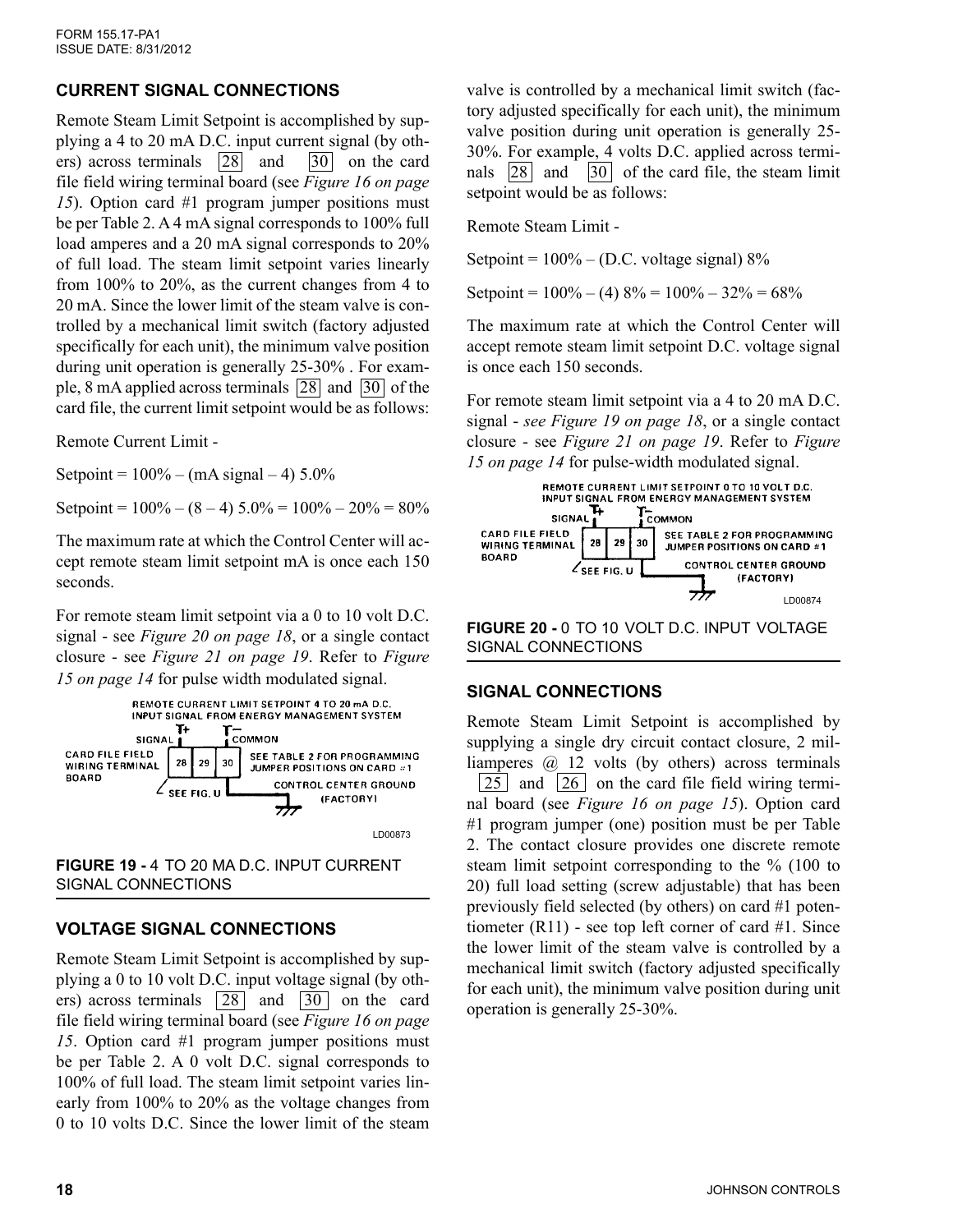![](_page_18_Figure_0.jpeg)

<span id="page-18-0"></span>![](_page_18_Figure_1.jpeg)

# <span id="page-18-1"></span>**REMOTE LEAVING CHILLED OR HOT WATER TEMPERATURE OPTION CARD #2**

A standard feature of the Control Center is to accept a 1 to 11 second pulse-width modulated (PWM) signal (by others) for remote leaving chilled or hot water temperature setpoint. Should the application require an input of 4 to 20 mA D.C., or 0 to 10 volts D.C., or a single contact closure for one discrete remote leaving chilled water temperature - instead of a PWM signal then option card #2 is required in conjunction with the card file (*see [Figure 16 on page 15](#page-14-1)*). The input signal (by others) can be from an energy management system, etc. The Control Center will accept only the input signal when the control center is in the "remote" mode - see *[Figure 1 on page 8](#page-7-1)*. When option card #2 is used, *[Figure 14 on page 13](#page-12-1),* for PWM signal, cannot be applied. Unit capacity control is from the leaving chilled or hot water temperature, providing the maximum cooling or heating load setpoint is not reached.

The Control Center can be programmed via "Remote Reset Temp. Range" setpoint key for a 10°F or 20°F leaving chilled or hot liquid temperature reset range. Then automatic remote temperature reset range. Then automatic remote temperature reset is accomplished by supplying (by others) the input signal to the card file field wiring terminal board shown in *[Figure 16 on](#page-14-1)  [page 15](#page-14-1)*. three input signal choices are available using option card #2. The user first determines which one is desired: (1) 4 to 20 mA D.C., (2) 0 to 10 volts D.C., or (3) single contact closure. Two slip-on programming mode jumpers are furnished with card #2. Simply place the program jumper(s) on the 2-pin connectors (see *[Figure 25 on page 21](#page-20-1)*) according tot he positions indicated by Table 3. Not only on jumper is used if the contact closure mode was chosen.

The optional card file (*[Figure 16 on page 15](#page-14-1)*) must have been previously field installed (by others) in the Control Center, because it serves as the mounting medium for card #2. Field install (by others) card #2 by just sliding it into the slotted card guides of the Card File; connect the wiring harness (by others) from card #2 terminal block (TB1) to control center terminal board (TB2) as shown. Input signal wiring is field connected (by others) to the card file field wiring terminals, as shown in *[Figure 23 on page 20](#page-19-2)*, *[Figure 24 on page](#page-20-2)  [21](#page-20-2)*, *[Figure 25 on page 21](#page-20-1)*. Select the detail that agrees with how program jumper(s) were positioned on card #2. For more details on card file field wiring terminal board, refer to *[Figure 16 on page 15](#page-14-1)*- see View A-A.

The timer circuit on card #2 will permit the unit to begin responding to an input signal change within 150 seconds after the signal is received. Following a remote setpoint signal, the leaving chilled or hot water temperature setpoint changes to the value corresponding to the signal (see *[Figure 23 on page 20](#page-19-2)*, *[Figure](#page-20-2) [24 on page 21](#page-20-2)*, *[Figure 25 on page 21](#page-20-1)*). When the remote setpoint signal is removed, the setpoint reverts to the programmed leaving chilled or hot water temperature following a 30 minute built-in time delay.

Order, at additional cost, YORK Remote Leaving Chilled or Hot Water Temperature Setpoiint Option card, Part No. 031-00814-000; shipped loose for field installation (by others). The optional card file (Figure 16) is REQUIRED if card #2 is ordered. Refer to card #2 Installation Instructions, Form 160.45-N2.3.

See *[Figure 23 on page 20](#page-19-2)*, *[Figure 24 on page 21](#page-20-2)*, *[Figure 25 on page 21](#page-20-1)*.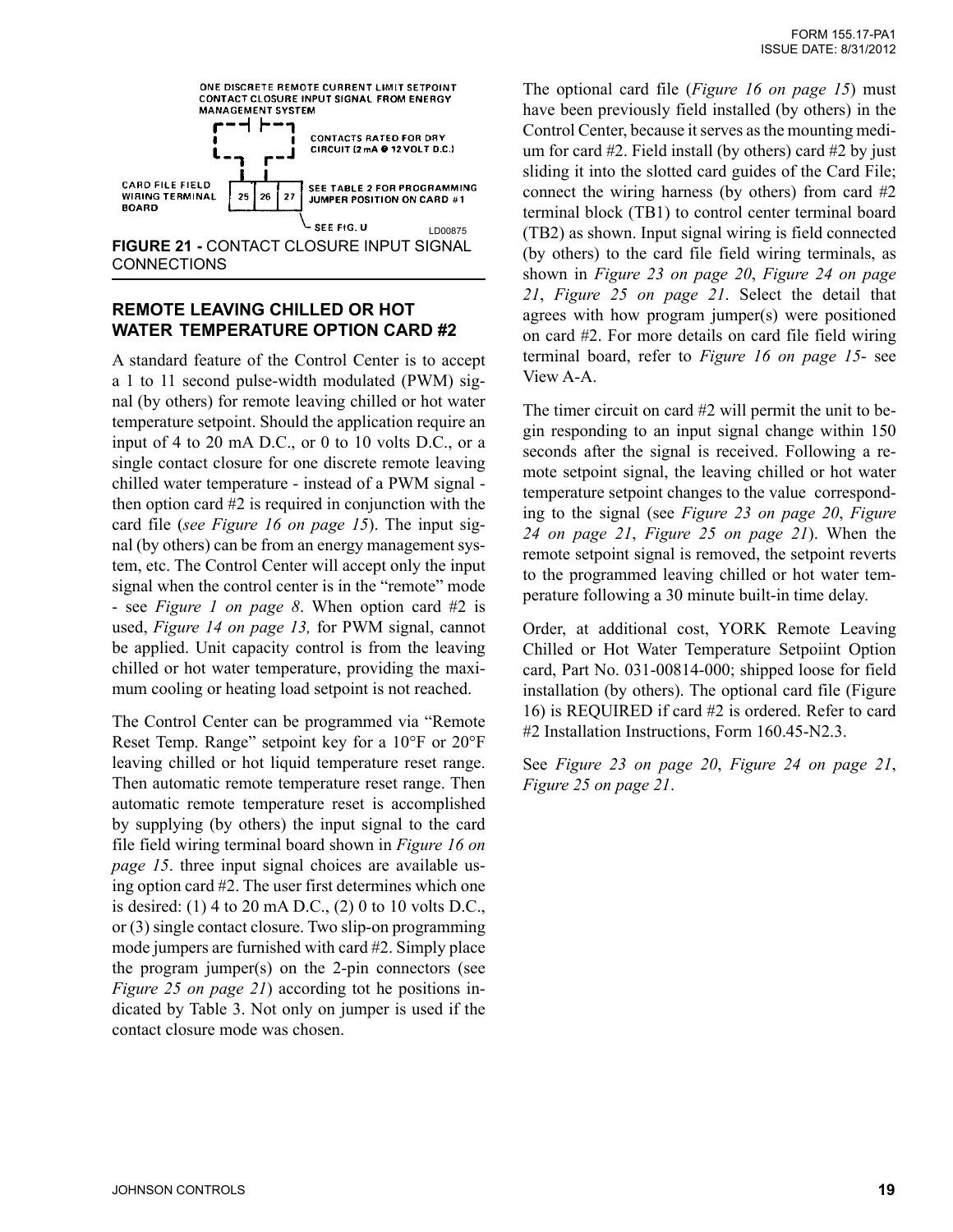<span id="page-19-0"></span>![](_page_19_Figure_1.jpeg)

<span id="page-19-1"></span>**Figure 22 -** REMOTE LEAVING CHILLED OR HOT WATER TEMPERATURE SETPOINT OPTION CARD #2 (NOTE 14)

# **CURRENT SIGNAL CONNECTIONS**

Remote Leaving Chilled or Hot Water Temperature Setpoint is accomplished by supplying a 4 to 20 mA D.C. input current signal (by others) across terminals

 $\sqrt{22}$  and  $\sqrt{24}$  on the card file field wiring terminal board (see *[Figure 16 on page 15](#page-14-1)*). Option card #2 program jumper positions must be per Table 3. A 4 mA signal corresponds to zero deg. F offset and therefore at the programmed leaving chilled or hot water temperature setpoint. A 20 mA signal corresponds to maximum offset (10°F or 20°F as programmed) above the programmed leaving chilled water temperature setpoint or below the programmed leaving hot water temperature setpoint. The amount of offset varies linearly with the 4 to 20 mA signal. For example, 12 mA applied (across terminals  $\sqrt{22}$  and  $\sqrt{24}$  of the card file) to the unit programmed for 45°F leaving chilled water temperature setpoint and 10°F "Remote Reset Temp. Range", the new setpoint would be:

Temperature Offset -

Deg. F Offset = 
$$
\frac{(mA \text{ signal} - 4)(\text{remote reset temp. range})}{16}
$$

Deg. F Offset =  $(12 – 4)(10) = 5^{\circ}F$ 16

Remote Cooling Setpoint = Keypad entered setpoint + °F offset

Remote Heating Setpoint = Keypad entered setpoint - °F offset

Thus, the new leaving chilled water temperature control point is  $45^{\circ}F + 5^{\circ}F = 50^{\circ}F$ .

The maximum rate at which the Control Center will accept remote leaving chilled or hot water temperature setpoint mA signal is once each 150 seconds.

For remote leaving chilled or hot water temperature setpoint via a 0 to 10 volt D.C. signal - see *[Figure 24](#page-20-2) [on page 21](#page-20-2)*, or a single contact closure - see *[Figure](#page-20-1) [25 on page 21](#page-20-1)*. Refer to *[Figure 14 on page 13](#page-12-1)* for pulse-width modulated signal.

![](_page_19_Figure_14.jpeg)

<span id="page-19-2"></span>![](_page_19_Figure_15.jpeg)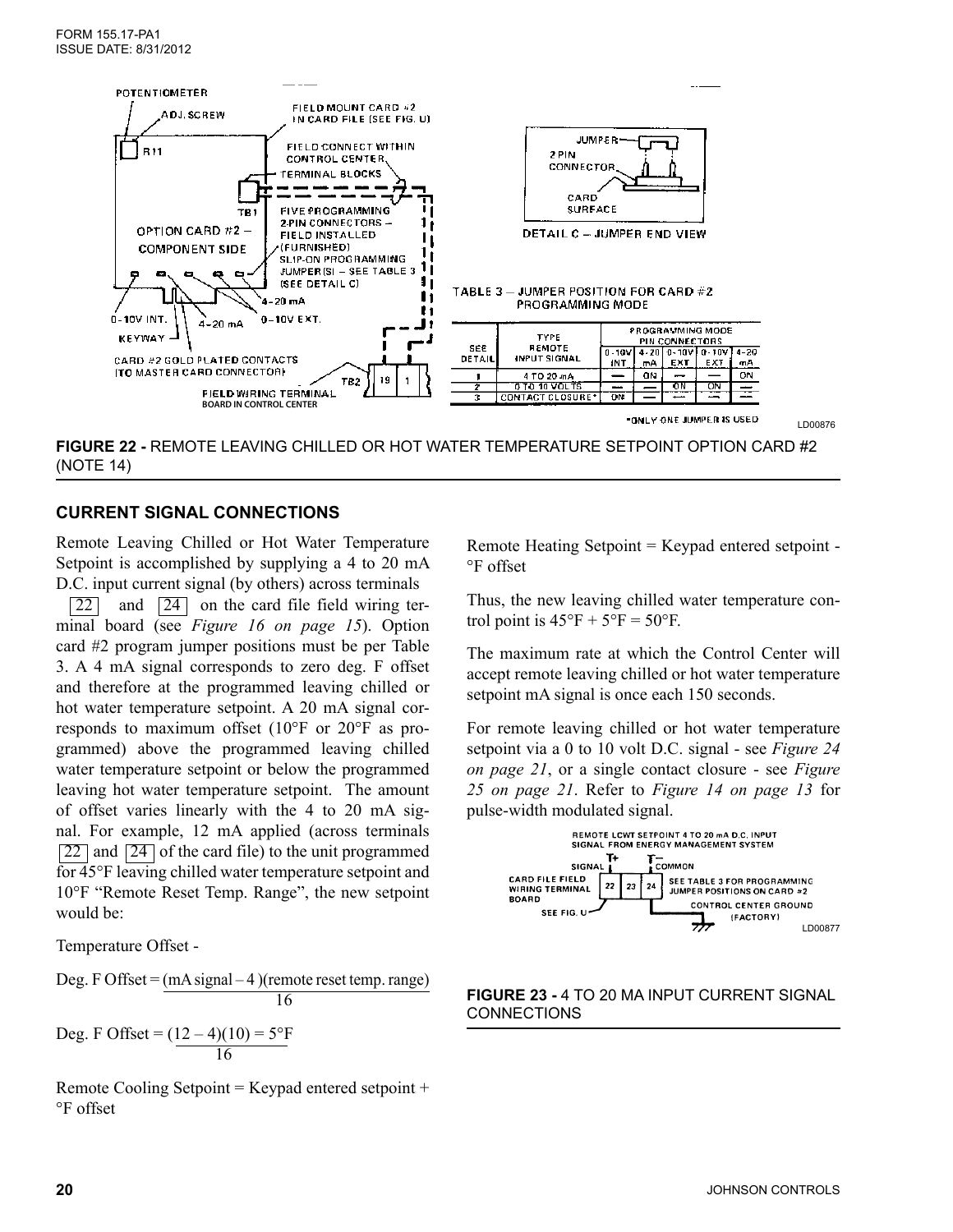# <span id="page-20-0"></span>**VOLTAGE SIGNAL CONNECTIONS**

Remote Leaving Chilled or Hot Water Temperature Setpoint is accomplished by supplying a 0 to 10 volt D.C. input voltage signal (by others) across terminals

 $|22|$  and  $|24|$  on the card file field wiring terminal board (see *[Figure 16 on page 15](#page-14-1)*).

Option card #2 program jumper positions must be per Table 3. A 0 volt signal corresponds to zero deg. F offset and therefore at the programmed leaving chilled or hot water temperature setpoint. A 10 volt D.C. corresponds to maximum offset (10°F or 20°F as programmed) above the programmed leaving chilled water temperature setpoint or below the programmed leaving hot water temperature setpoint. The amount of offset varies linearly with the 0 to 10 volt D.C. signal. For example, 5 volts D.C. applied (across terminals 22 and 24 of the card file) to the unit programmed for 45°F leaving chilled water temperature setpoint and 10°F "Remote Reset Temp. Range." The new setpoint would be:

Temperature Offset -

Deg.  $F$  Offset  $=$ 

(D.C.voltage signal)(remote reset temp. range) 10

Deg. F Offset =  $(5)(10) = 5^{\circ}F$ 10

Remote Cooling Setpoint = Keypad entered setpoint + °F offset

Remote Heating Setpoint = Keypad entered setpoint - °F offset

Thus, the new leaving chilled water temperature control point is  $45^{\circ}F + 5^{\circ}F = 50^{\circ}F$ .

The maximum rate at which the Control Center will accept remote leaving chilled or hot water temperature setpoint D.C. voltage signal is once each 150 seconds.

For remote leaving chilled or hot water temperature setpoint via a 4 to 20 mA signal - see *[Figure 23 on](#page-19-2) [page 20](#page-19-2)*, or a single contact closure, see *[Figure 25](#page-20-1)  [on page 21](#page-20-1)*. Refer to *[Figure 14 on page 13](#page-12-1)* 4 for pulse-width modulated signal.

# **CONTACT CLOSURE INPUT SIGNAL CONNECTIONS**

Remote Leaving Chilled or Hot Water Temperature Setpoint is accomplished by supplying a single dry circuit contact closure, 2 milliamperes  $(a)$  12 volts (by others) across terminals  $|19|$  and  $|20|$  on the card file field wiring terminal board (see *[Figure 16 on page](#page-14-1) [15](#page-14-1)*). Option card #2 program jumper (one) position must be per Table 3. The contact closure provides one discrete remote leaving chilled or hot water temperature setpoint corresponding to the leaving chilled or hot water temperature setting (screw adjustable) that has been previously field selected (by others) on card #2 potentiometer (R11) - see top left corner of card #2.

![](_page_20_Figure_16.jpeg)

<span id="page-20-2"></span>**Figure 24 -** 0 TO 10 MA VOLT D.C. INPUT VOLTAGE SIGNAL CONNECTIONS

![](_page_20_Figure_18.jpeg)

<span id="page-20-1"></span>**Figure 25 -** CONTACT CLOSURE INPUT SIGNAL **CONNECTIONS** 

# **REMOTE START - STOP STATION**

When the Remote Start-Stop contacts (see *[Figure 5 on](#page-9-1) [page 10](#page-9-1)*) are not connected to an Energy Management System, terminals  $\boxed{7}$ ,  $\boxed{1}$  and  $\boxed{8}$  on terminal board TB2 may be connected to a Remote Start-Stop Station. Whenever the Control Center is in the "remote" operating mode, the unit can be started and stopped from a remote location by employing a momentary normally open contact pushbutton for Remote Start and a maintained switch for Remote Stop.

![](_page_20_Picture_22.jpeg)

*Remote Start - Stop Station only functions in "remote" operating mode.*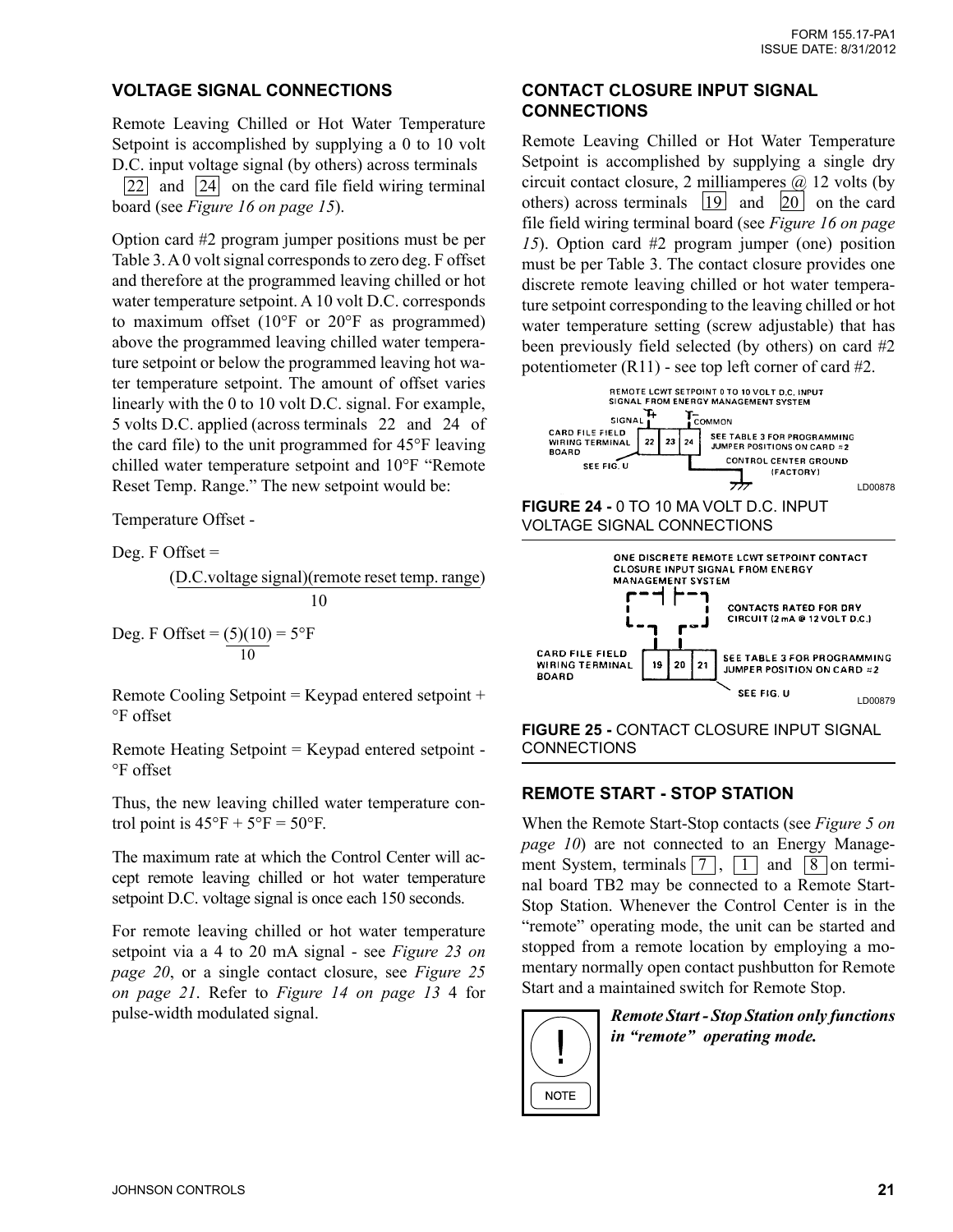<span id="page-21-0"></span>When the Remote Mode Ready to Start co tacts close in *[Figure 1 on page 8](#page-7-1)* (meaning the panel is in the "remote" operating mode and the "unit" switch is in the "run" position ( $\boxed{1}$  to  $\boxed{8}$  open), the unit will start via a momentary closure of the Remote Start Pushbutton. A subsequent closure of the maintained Remote Stop Switch to the "stop" position causes the unit to shutdown. The Control Center will display the following message: "SYSTEM SHUTDOWN - PRESS STA-TUS." Upon pressing "status" key "REMOTE STOP" message will be displayed when the Remote Stop switch has commanded the unit to shutdown.

![](_page_21_Picture_2.jpeg)

*Even when the unit is applied with Remote Start-Stop (when the panel is in the "remote" operating mode), an EMERGENCY STOP by an operator or others can STOP the compressor from the Control Center and prevent the unit from restarting. However, the operator cannot locally start the unit using "unit" start switch, when the panel is in the "remote" operating mode. To enter "remote" operating mode, a four digit access code must be entered for security.*

![](_page_21_Figure_4.jpeg)

**Figure 26 -** REMOTE START-STOP PUSHBUTTON **STATION** 

#### **EXTERNAL SIGNAL FOR SAFETY SHUTDOWN**

When the Safety Shutdown Contacts (see *[Figure 3 on](#page-8-1) [page 9](#page-8-1)*) are not connected to an Energy Management System, they may be employed to energize a local or remote safety alarm (by others). When the normally open Safety Shutdown Contacts close, the alarm will indicate shutdown of one unit. The cause of shutdown will be one of more of the following safety controls: (1) Solution or refrigerant pump overloads or thermal switches tripped/open (cooling mode only); (2) Low refrigerant temperature cutout at 39.1°F (cooling mode only); (3) First stage generator high pressure cutout at 13.73 PSIA (analog backup at 15.00 PSIA); (4) First stage generator high temperature cutout at 330°F (analog backup at 337°F); (first stage generator low solution level switch cutout (gas/oil-fired units only); (5) Burner alarm indicator contacts open (gas/oil-fired units only); (6) Power Failure (when the "Auto Restart After Power Failure" jumper is removed from the Micro Board - see *[Figure 17 on page 17](#page-16-1)*; (7) Chilled water flow switch open (in cooling mode); (8) "Burner on" contacts open for 10 seconds continuously during unit run (or after a 180 second bypass during the start sequence); (9) Following a power failure, if the solution dilution temperature is less than 136°F when power is restored and the unit did not complete its previous dilution cycle, check the levels in the absorber and generator; (10) If, after a shutdown as described in item (1), when the solution or refrigerant pump overloads or thermal switches reclose, if the solution dilution temperature is less than 136°F, check the levels in the absorber and generator; (11) When the low refrigerant temperature cutout switch recloses or the refrigerant temperature sensor temperature rises to 44°F (whichever device caused the shutdown), if the solution dilution temperature is less than 136°F, check the levels in the absorber and generator; (12) If the chilled water flow switch recloses after shutdown as described in item (7) and the solution dilution temperature is below 136°F, check the levels in the absorber and generator. In items  $(9)$ ,  $(10)$ ,  $(11)$ , and  $(12)$ , after the levels are properly adjusted, the unit must be manually reset by pressing the "warning reset" key in "service" mode.

When all safety controls are satisfied, the Control Center "unit" switch has been placed in the "stop/reset" position (de-energizing the alarm) and then in the "run" position, the unit may be restarted, if the control center is in "remote" mode, via the Remote Start Contacts (*[Figure 5 on page 10](#page-9-1)*); or if the control center is in "local" mode the unit may be started by pressing the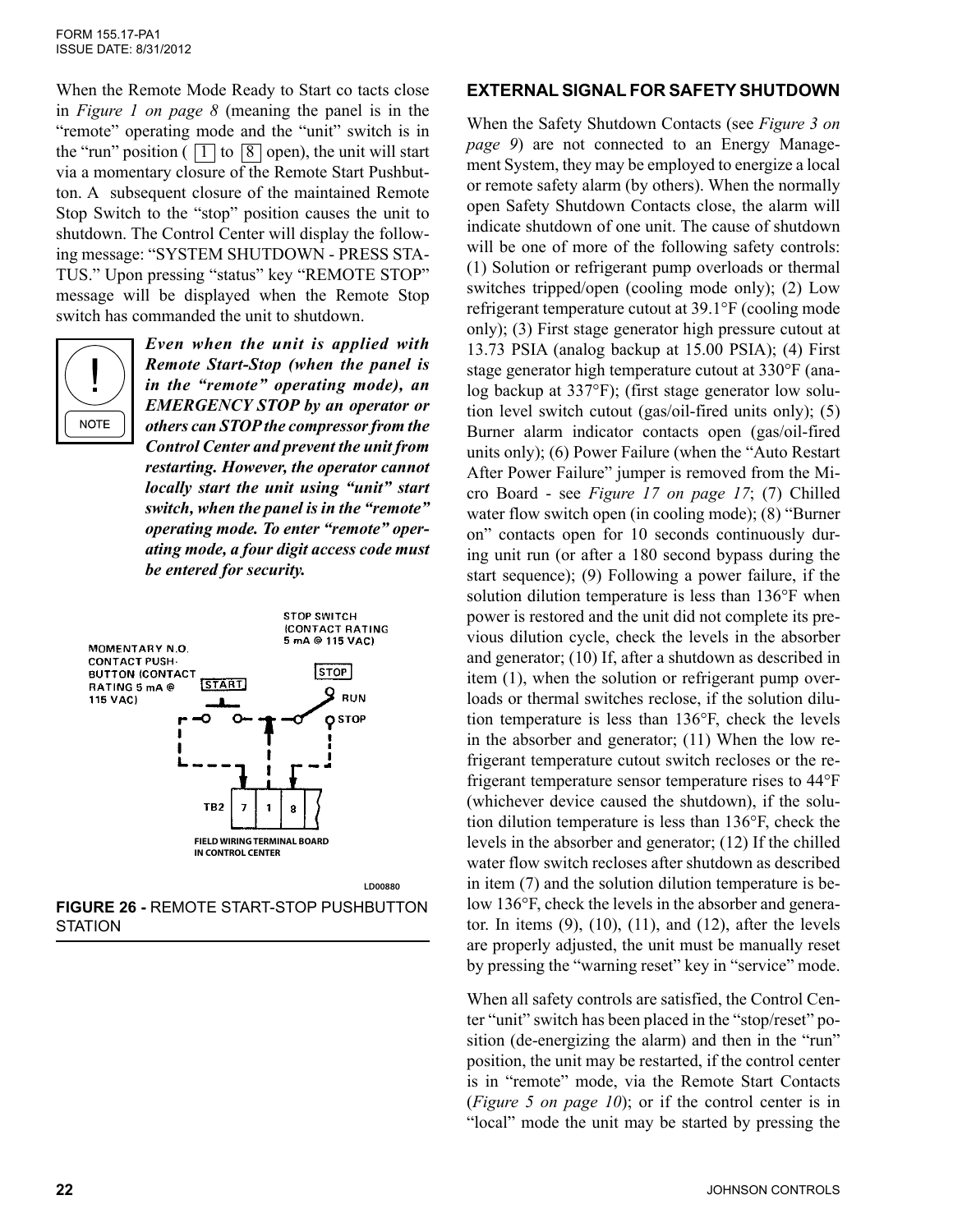<span id="page-22-0"></span>keypad-mounted "unit" switch to the "start" position. When all safety controls are satisfied, and the control center "unit" switch has been manually "reset" (de-energizing alarm) and returned to the "run" position the unit may be restarted, if control center is in "remote" mode, via the Remote Start contacts (*[Figure 5 on page](#page-9-1) [10](#page-9-1)*) or if control center is in "local" mode by pressing keypad unit "Start" switch.

![](_page_22_Picture_2.jpeg)

*If the unit was shutdown because of Cycling Shutdown Contacts (see [Figure](#page-7-2) [2 on page 8](#page-7-2)) the alarm will not be energized, but the unit will have been shutdown. A closure of the safety alarm contacts means that an operator must manually reset and restart the unit.*

When the Safety Shutdown contacts close, the control center will display the following message: "SYSTEM SHUTDOWN - PRESS STATUS." Upon pressing "status" key, the status message consists of the day and time of shutdown plus cause of shutdown.

![](_page_22_Figure_5.jpeg)

SHUTDOWN (NOTE 6)

# **RUN CONTACTS/REMOTE RUN LIGHT AND SHUTDOWN INDICATOR PLUS EMS**

When run contacts are required for a Remote Run Light and/or Shutdown Indicator AND Energy Management System (EMS), connect (by others) as shown in the diagram. The EMS, control relay, shutdown and run lights are furnished by others. When the N.O. contacts close, between terminals  $|35|$  and  $|36|$  on field wiring terminal board TB5 in the Control Center, this indicates that the unit is operating; the remote Run Light will be energized. The unit run contacts open when the unit is shutdown (safety or cycling) and the remote indicator will then be energized. For run contacts to EMS only refer to *[Figure 4 on page 9](#page-8-2)*. When terminals  $|35|$  and  $|36|$  are not used for an EMS, they may

be connected to a remote Run Light. The control relay scheme shown in *[Figure 28 on page 23](#page-22-1)* can also be applied for a remote Run Light AND a Remote Shutdown Indicator, when an EMS is not used.

![](_page_22_Figure_11.jpeg)

<span id="page-22-1"></span>**Figure 28 -** RUN CONTACTS/REMOTE RUN LIGHT AND SHUTDOWN INDICATOR PLUS EMS

# **BACKUP GENERATOR TRANSFER**

During a prolonged power failure (disallowing a dilution operation) the unit could crystallize depending on length of power failure, level of insulation, and operating condition at time of power failure. By adding a small standby AC power supply, the solution pump (or all 3 solution pumps for multiple solution pump chillers) can perform a limited dilution as follows:

![](_page_22_Picture_15.jpeg)

*This system does not allow for continued production of chilled water; it is only a dilution cycle to protect the chiller.*

If a dilution is not required the unit will not enter a limited dilution cycle during Standby Power. Instead, the following message will be displayed: "SUN 12:00AM STANDBY POWER-UNIT LOCKOUT."

If the chiller experiences a power failure, the input (95) on TB2 is checked for a closed contact (indicating that a Standby Power Supply is on-line). This closure signifies to the Control Panel that a Limited Dilution cycle should be performed, if required. If a dilution cycle is required and the solution temperature is 136.0°F or less, a form of the message: "SUN 12:00-LD-CHK SOL'N LVL-ABS & GEN" will appear, and no dilution will be performed. This possible crystallization fault can only be cleared by placing the UNIT SWITCH in the STOP/RESET position and pressing the WARNING RESET button while in SERVICE operating mode.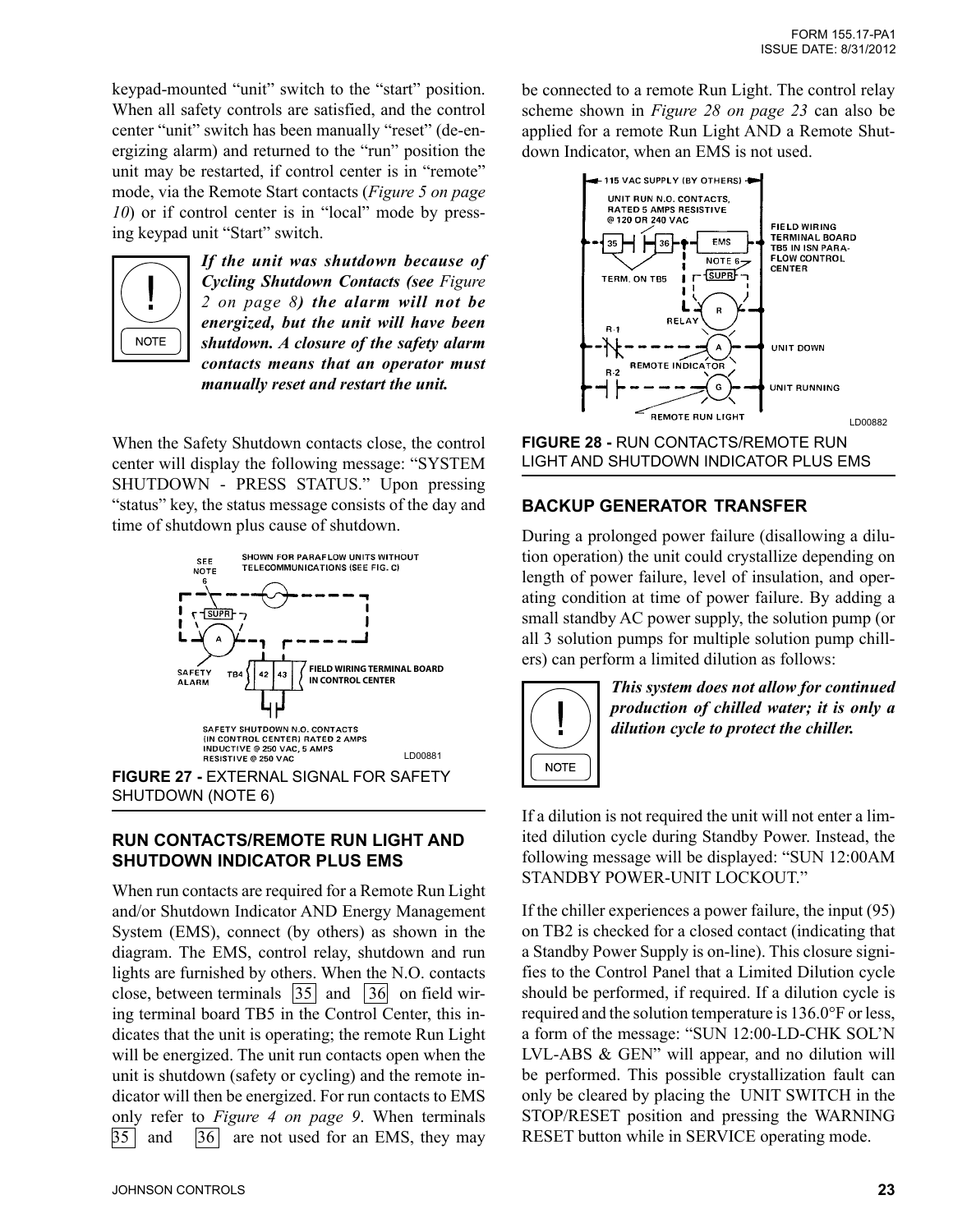<span id="page-23-0"></span>If condenser flow is sensed (through the flow switch closure) when a Limited Dilution cycle is desire, a message of the form "SUN 12:00AM-FLS-LIMITED-DIL'N OVERRIDE" is displayed. The chiller will then experience a cycling shutdown, with resumption of the Limited Dilution cycle only after the flow is terminated. If, however, during the period of condenser flow, the Solution temperature has decreased below 136.0°F, a form of the message: "SUN 12:00AM-LD-CHK SOL'N LVL-ABS & GEN" will be displayed and the Limited Dilution cycle will not restart. The same message will be displayed and the Limited Dilution cycle will be interrupted if the Solution Pump Overloads should open before a dilution has been completed.

If a Limited Dilution cycle is initiated, the foreground message: "SYSTEM SHUTDOWN-PRESS STATUS" is displayed. Pressing the STATUS key will produce a form of the message "SUN 12:00AM SOL'N PUMP ONLY DIL'N CYCLE" while the Limit Dilution cycle is in progress, and a form of the message: "SUN 12:00AM STANDBY POWER-UNIT LOCKOUT" after the Limited Dilution cycle is completed. The Limited Dilution cycle is normally terminated only after four hours of execution.

All other chiller operations are disabled during the standby power supply operation and can not be manually overridden.

Restoration of utility power causes two different dilution reactions dependent upon the length of the power failure.

If the length of utility power failure was less than one minute, and the unit was in the middle of a Limited Dilution cycle when power was restored, the unit shall ignore the normal possible crystallization lockout based on the Solution Temperature being below 136.0°F. If the unit is in AUTO RESTART the unit shall come up and run normally. If the unit is in MANUAL RE-START, a normal dilution is performed; manual intervention is then required, with the UNIT SWITCH, to start.

If the length of power failure was greater than one minute, and the unit was in the middle of a Limited Dilution cycle when power was restored, the possible crystallization lockout based on the Solution Temperature being below 136.0°F shall be ignored. Instead, the unit shall initiate a Normal Dilution cycle. If the unit is in AUTO RESTART the unit will run following the Normal Dilution cycle. If the unit is in MANUAL RE-START manual intervention with the UNIT SWITCH is required to allow the unit to run following the completion of the Normal Dilution.

If the unit is not executing Limited Dilution during power restoration and a Dilution cycle is requested, and the Solution Temperature is less than 136.0°F upon power restoration, the unit shall shutdown on a possible crystallization fault and display the following: "SUN 12:00AM-LDCHK SOL'N LVL-ABS & GEN."

If a Limited Dilution cycle is completed during a standby power condition, no Normal Dilution cycle will be performed when utility power is restored.

![](_page_23_Figure_10.jpeg)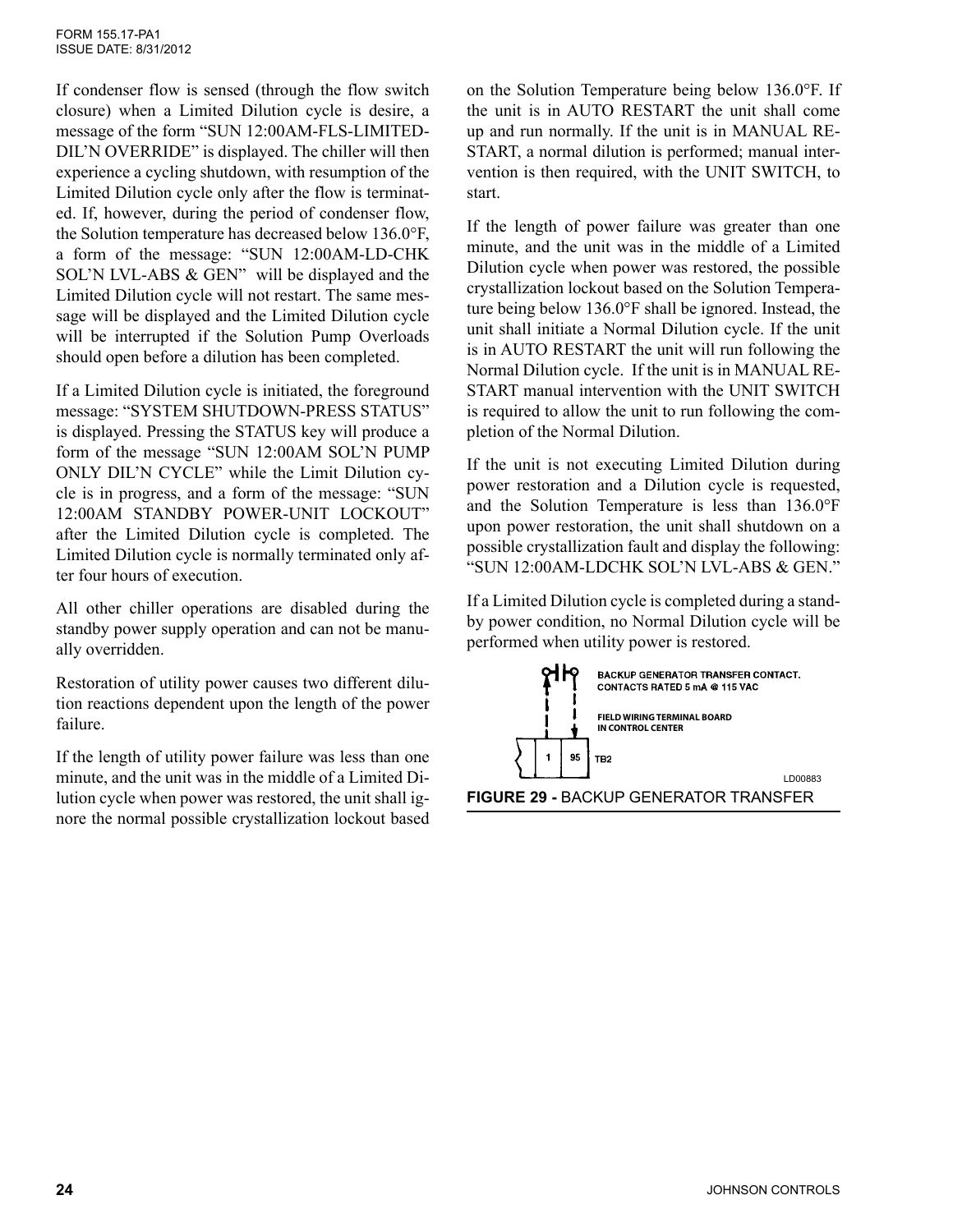**NOTES**